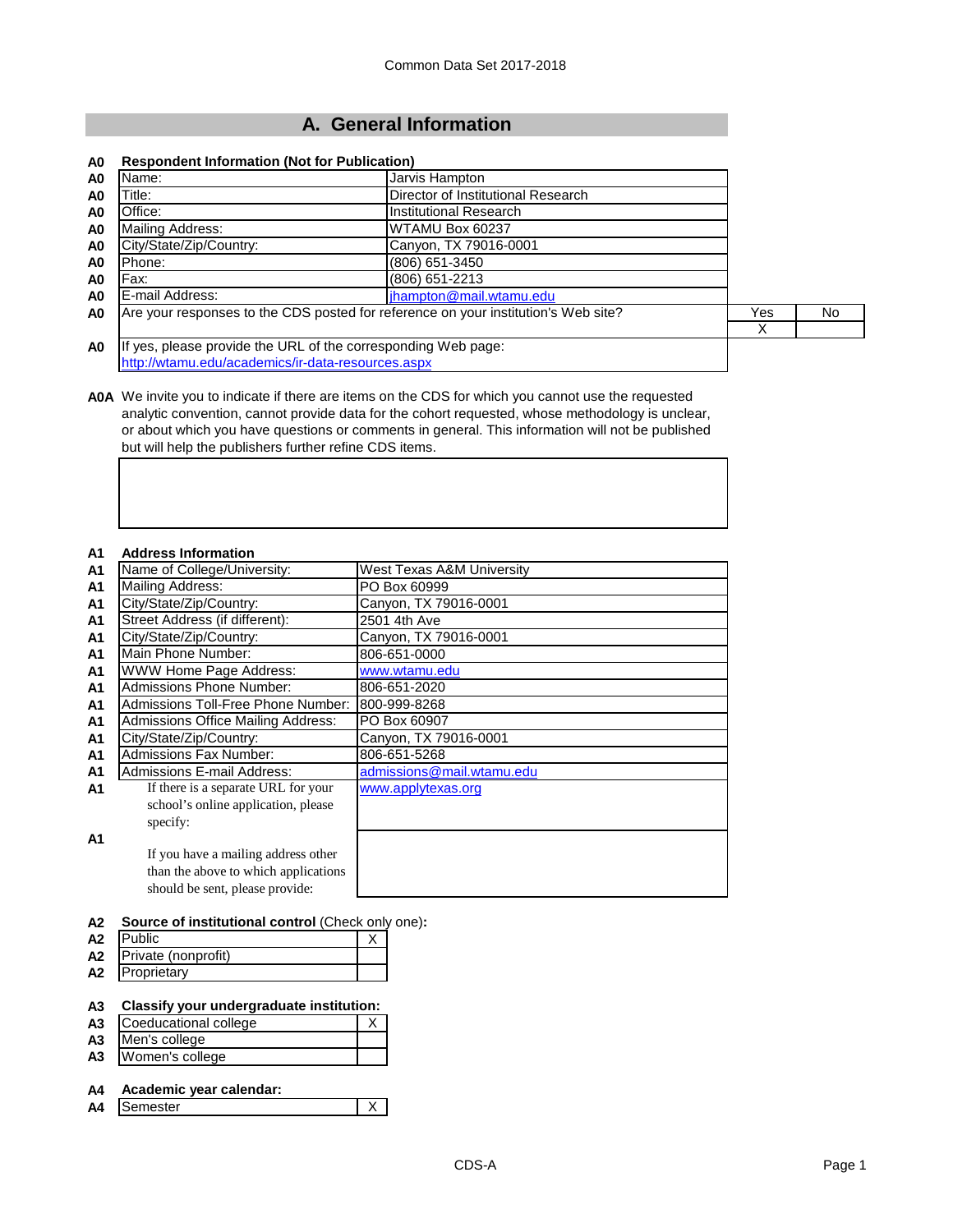| A <sub>4</sub> | Quarter                        |  |
|----------------|--------------------------------|--|
| A <sub>4</sub> | Trimester                      |  |
| A4             | $4 - 1 - 4$                    |  |
| A <sub>4</sub> | Continuous                     |  |
| A4             | Differs by program (describe): |  |
|                |                                |  |
| A <sub>4</sub> | Other (describe):              |  |
|                |                                |  |

# **A5 Degrees offered by your institution:**

| A <sub>5</sub> | Certificate                |   |
|----------------|----------------------------|---|
| A5             | Diploma                    |   |
| A5             | Associate                  |   |
| A <sub>5</sub> | <b>Transfer Associate</b>  |   |
| А5             | <b>Terminal Associate</b>  |   |
| A5             | Bachelor's                 | X |
| A5             | Postbachelor's certificate |   |
| A5             | Master's                   | X |
| A5             | Post-master's certificate  |   |
| A5             | Doctoral degree            |   |
|                | research/scholarship       |   |
| А5             | Doctoral degree -          |   |
|                | professional practice      |   |
| A5             | Doctoral degree -- other   |   |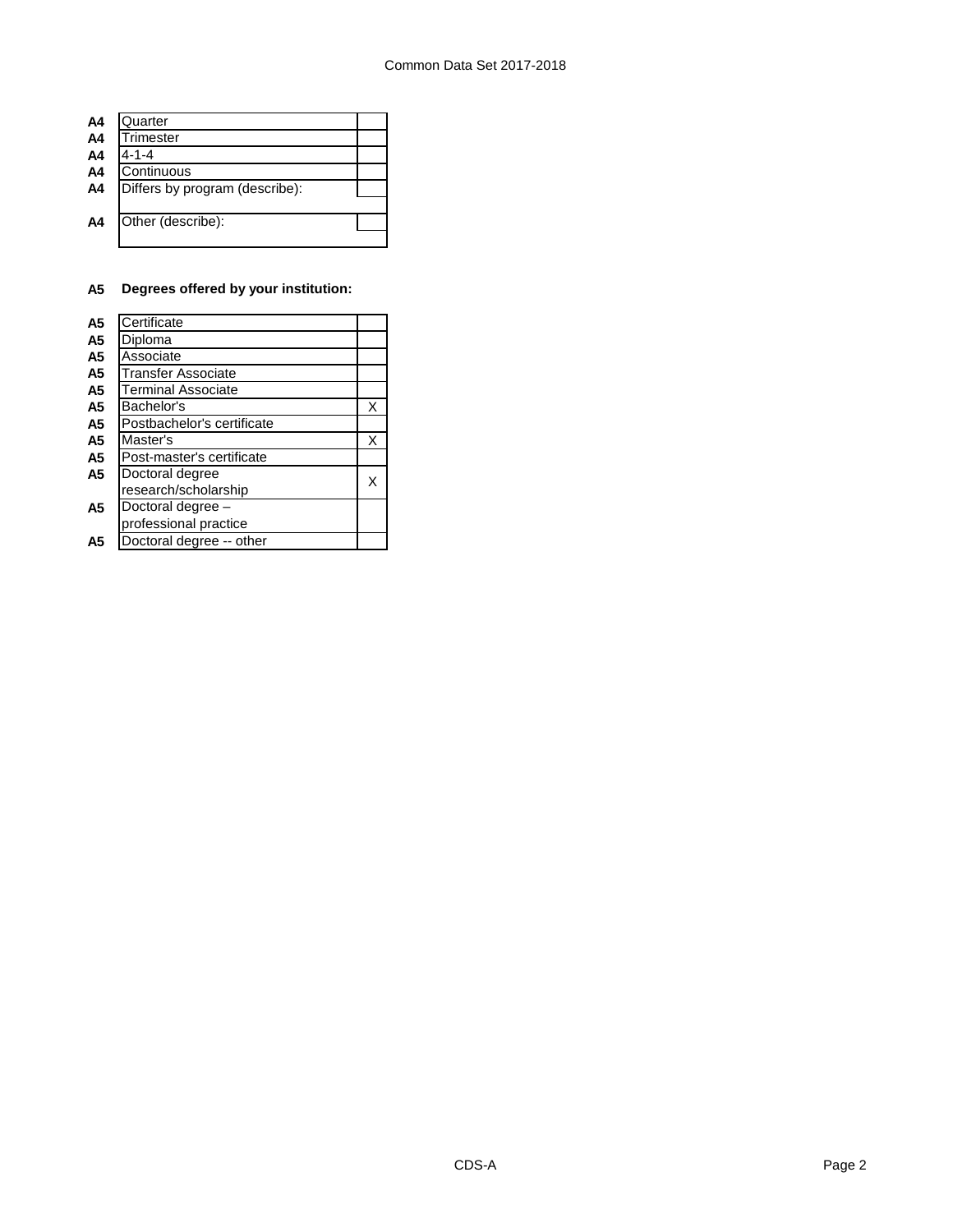# **B. ENROLLMENT AND PERSISTENCE**

**B1 Institutional Enrollment - Men and Women Provide numbers of students for each of the following categories as of the institution's official fall reporting date or as of October 15, 2017. Note: Report students formerly designated as "first professional" in the graduate cells.**

| <b>B1</b> |                                   | <b>FULL-TIME</b> |       | <b>PART-TIME</b> |        |
|-----------|-----------------------------------|------------------|-------|------------------|--------|
| <b>B1</b> |                                   | Men              | Women | Men              | Women  |
| <b>B1</b> | <b>Undergraduates</b>             |                  |       |                  |        |
| <b>B1</b> | Degree-seeking, first-time        |                  |       |                  |        |
|           | freshmen                          | 545              | 683   |                  | 10     |
| B1        | Other first-year, degree-seeking  | 119              | 142   | 26               | 25     |
| <b>B1</b> | All other degree-seeking          | 1,756            | 2,370 | 709              | 991    |
| <b>B1</b> | Total degree-seeking              | 2,420            | 3,195 | 742              | 1,026  |
| <b>B1</b> | All other undergraduates enrolled |                  |       |                  |        |
|           | in credit courses                 | 0                | 0     | 3                | 8      |
| <b>B1</b> | Total undergraduates              | 2,420            | 3,195 | 745              | 1,034  |
| <b>B1</b> | <b>Graduate</b>                   |                  |       |                  |        |
| <b>B1</b> | Degree-seeking, first-time        | 94               | 147   | 268              | 337    |
| <b>B1</b> | All other degree-seeking          | 158              | 228   | 643              | 730    |
| <b>B1</b> | All other graduates enrolled in   |                  |       |                  |        |
|           | credit courses                    |                  | 0     | 16               | 44     |
| <b>B1</b> | Total graduate                    | 253              | 375   | 927              | 1111   |
| <b>B1</b> | Total all undergraduates          |                  |       |                  | 7,394  |
| <b>B1</b> | Total all graduate                |                  |       |                  | 2,666  |
| <b>B1</b> | <b>GRAND TOTAL ALL STUDENTS</b>   |                  |       |                  | 10,060 |

**B2 Enrollment by Racial/Ethnic Category. Provide numbers of undergraduate students for each of the following categories as of the institution's official fall reporting date or as of October 15, 2017. Include international students only in the category "Nonresident aliens." Complete the "Total Undergraduates" column only if you cannot provide data for the first two columns. Report as your institution reports to IPEDS: persons who are Hispanic should be reported only on the Hispanic line, not under any race, and persons who are non-Hispanic multi-racial should be reported only under "Two or more races."** 

| <b>B2</b> |                                                 | Degree-Seeking<br>First-Time<br><b>First Year</b> | Degree-Seeking<br>Undergraduates<br>(include first-time<br>first-year) | Total<br>Undergraduates<br>(both degree- and<br>non-degree-<br>seeking) |
|-----------|-------------------------------------------------|---------------------------------------------------|------------------------------------------------------------------------|-------------------------------------------------------------------------|
| <b>B2</b> | Nonresident aliens                              | 20                                                | 134                                                                    | 134                                                                     |
| <b>B2</b> | Hispanic/Latino                                 | 380                                               | 2,103                                                                  | 2,106                                                                   |
| <b>B2</b> | Black or African American, non-Hispanic         | 57                                                | 356                                                                    | 356                                                                     |
| <b>B2</b> | White, non-Hispanic                             | 698                                               | 4,292                                                                  | 4,297                                                                   |
| <b>B2</b> | American Indian or Alaska Native, non-Hispanic  | 6                                                 | 33                                                                     | 33                                                                      |
| <b>B2</b> | Asian, non-Hispanic                             | 18                                                | 128                                                                    | 129                                                                     |
| <b>B2</b> | Native Hawaiian or other Pacific Islander, non- |                                                   |                                                                        |                                                                         |
|           | Hispanic                                        | 0                                                 |                                                                        |                                                                         |
| <b>B2</b> | Two or more races, non-Hispanic                 | 42                                                | 206                                                                    | 206                                                                     |
| <b>B2</b> | Race and/or ethnicity unknown                   | 24                                                | 124                                                                    | 126                                                                     |
| <b>B2</b> | <b>TOTAL</b>                                    | 1,245                                             | 7,383                                                                  | 7,394                                                                   |

#### **Persistence**

- **B3 Number of degrees awarded from July 1, 2016 to June 30, 2017**
- **B3** Certificate/diploma
- **B3** Associate degrees
- **B3** Bachelor's degrees 1572
- **B3** Postbachelor's certificates<br>**B3** Master's degrees
- **B3** Master's degrees 698<br> **B3** Post-Master's certificates
- **B3** Post-Master's certificates<br>**B3** Doctoral degrees **B3** Doctoral degrees –
- research/scholarship 3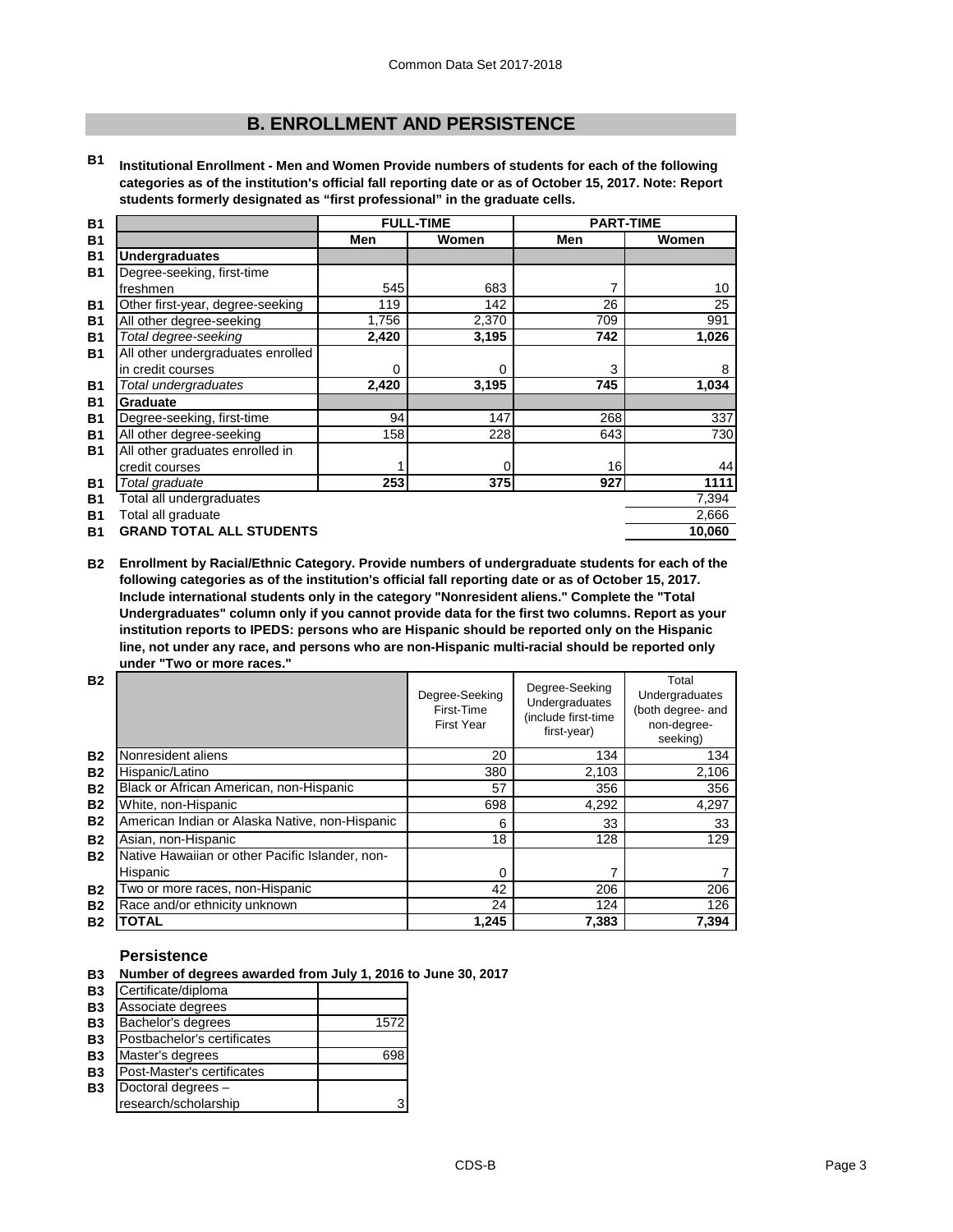| <b>B3</b>   Doctoral degrees – professional |  |
|---------------------------------------------|--|
| practice                                    |  |
| <b>B3</b>   Doctoral degrees - other        |  |

### **Graduation Rates**

The items in this section correspond to data elements collected by the IPEDS Web-based Data Collection System's Graduation Rate Survey (GRS). For complete instructions and definitions of data elements, see the IPEDS GRS Forms and Instructions for the 2017-18 Survey

#### **For Bachelor's or Equivalent Institutions**

In the following section for bachelor's or equivalent programs, please disaggregate the Fall 2010 and Fall 2011 cohorts (formerly CDS B4-B11) into four groups:

- Students who received a Federal Pell Grant\*
- Recipients of a subsidized Stafford Loan who did not receive a Pell Grant
- Students who did not receive either a Pell Grant or a subsidized Stafford Loan
- Total (all students, regardless of Pell Grant or subsidized loan status)

\*Students who received both a Federal Pell Grant and a subsidized Stafford Loan should be reported in the "Recipients of a Federal Pell Grant" column.

For each graduation rate grid below, the numbers in the first three columns for Questions A-G should sum to the cohort total in the fourth column (formerly CDS B4-B11).

|                                |                                                                                                                                                                                                                                                                             | <b>Recipients of</b><br>a Federal Pell<br>Grant | Recipients of a<br><b>Subsidized</b><br><b>Stafford Loan</b><br>who did not<br>receive a Pell<br>Grant | <b>Students who</b><br>did not receive<br>either a Pell<br>Grant or a<br>subsidized<br><b>Stafford Loan</b> | Total (sum of 3<br>columes to the<br>left) |
|--------------------------------|-----------------------------------------------------------------------------------------------------------------------------------------------------------------------------------------------------------------------------------------------------------------------------|-------------------------------------------------|--------------------------------------------------------------------------------------------------------|-------------------------------------------------------------------------------------------------------------|--------------------------------------------|
| For<br>mer<br>ly<br><b>B4</b>  | A- Initital 2011 cohort of first-time, full-time<br>bachelor's (or equivalent) degree seeking<br>undergraduate-students                                                                                                                                                     | 523                                             | 163                                                                                                    | 517                                                                                                         | 1203                                       |
| For<br>mer<br>ly.<br><b>B5</b> | B- Of the initial 2011 cohort, how many did not<br>persist and did not graduate for the following<br>reasons: deceased, permanently disabled,<br>armed forces, foreign aid service of the federal<br>government, or official church missions; total<br>allowable exclusions | $\Omega$                                        | $\Omega$                                                                                               | $\Omega$                                                                                                    | $\mathbf 0$                                |
| For<br>mer<br>Ιv<br>B6         | C- Final 2011 cohort, after adjusting for<br>allowable exclusions                                                                                                                                                                                                           | 523                                             | 163                                                                                                    | 517                                                                                                         | 1203                                       |
| For<br>mer<br>ly<br><b>B7</b>  | D - Of the initial 2011 cohort, how many<br>completed the program in four years or<br>less (by Aug. 31, 2015)                                                                                                                                                               | 93                                              | 39                                                                                                     | 171                                                                                                         | 303                                        |
| For<br>mer<br>ly.<br><b>B8</b> | E - Of the initial 2011 cohort, how many<br>completed the program in more than four<br>years but in five years or less (after Aug.<br>31, 2015 and by Aug. 31, 2016)                                                                                                        | 58                                              | 23                                                                                                     | 58                                                                                                          | 139                                        |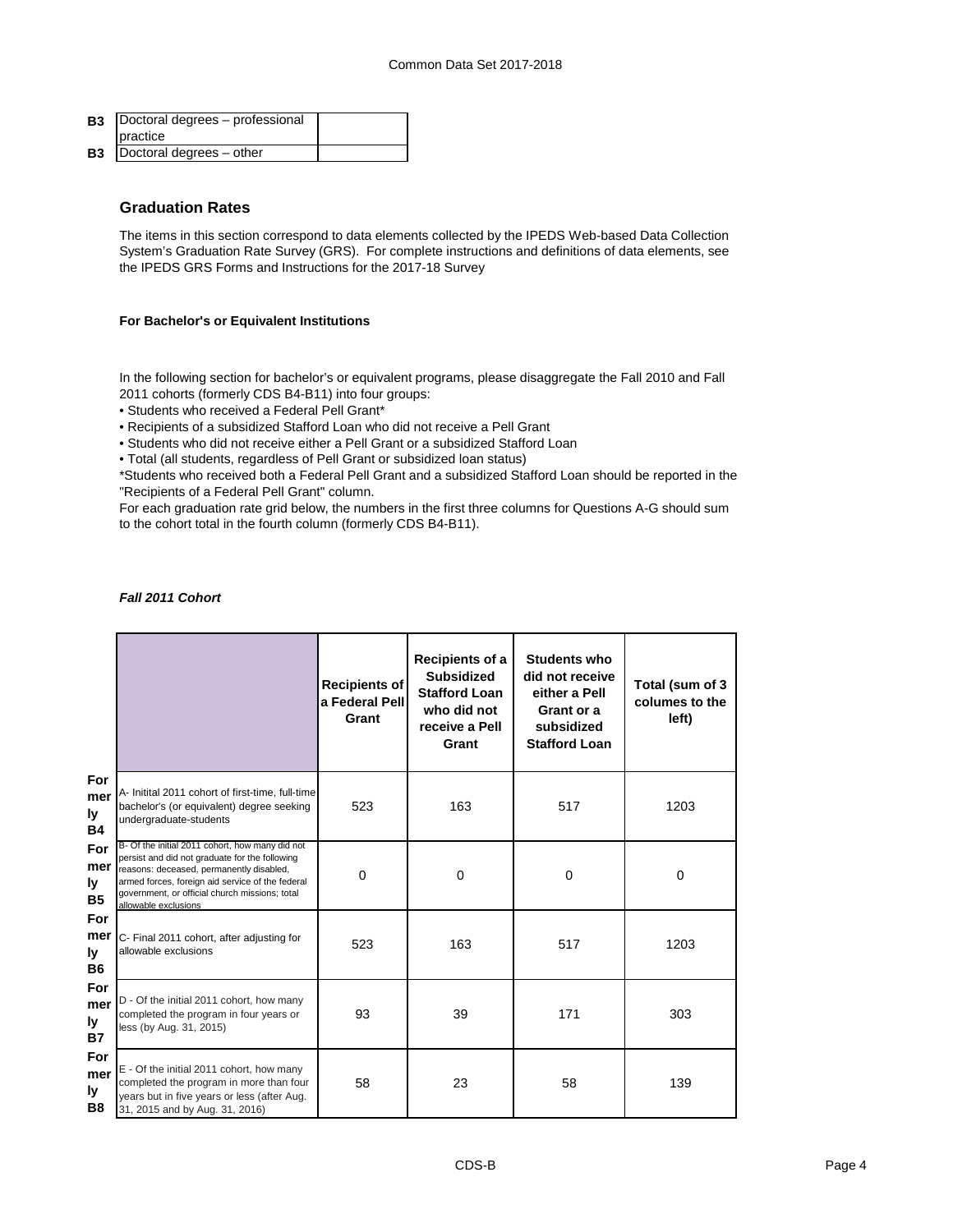| For<br>mer<br>ly<br>B <sub>9</sub> | F - Of the initial 2011 cohort, how many<br>completed the program in more than five<br>years but in six years or less (after Aug.<br>31, 2016 and by Aug. 31, 2017) | 20  |     | 30  | 57  |
|------------------------------------|---------------------------------------------------------------------------------------------------------------------------------------------------------------------|-----|-----|-----|-----|
| For<br>mer<br>ly.<br><b>B10</b>    | G - Total graduating within six years (sum<br>of lines D, E, and F)                                                                                                 | 171 | 69  | 259 | 499 |
| For<br>mer<br>ly<br><b>B11</b>     | H - Six-year graduation rate for 2011<br>cohort (G divided by C)                                                                                                    | 33% | 42% | 50% | 41% |

## *Fall 2010 Cohort*

|                                |                                                                                                                                                                                                                                                                             | <b>Recipients of</b><br>a Federal Pell<br>Grant | Recipients of a<br><b>Subsidized</b><br><b>Stafford Loan</b><br>who did not<br>receive a Pell<br>Grant | <b>Students who</b><br>did not receive<br>either a Pell<br>Grant or a<br>subsidized<br><b>Stafford Loan</b> | Total (sum of 3<br>columes to the<br>left) |
|--------------------------------|-----------------------------------------------------------------------------------------------------------------------------------------------------------------------------------------------------------------------------------------------------------------------------|-------------------------------------------------|--------------------------------------------------------------------------------------------------------|-------------------------------------------------------------------------------------------------------------|--------------------------------------------|
| For<br>mer<br>ly<br>Β4         | A- Initital 2010 cohort of first-time, full-time<br>bachelor's (or equivalent) degree seeking<br>undergraduate-students                                                                                                                                                     | 543                                             | 162                                                                                                    | 522                                                                                                         | 1227                                       |
| For<br>mer<br>ly.<br>B5        | B- Of the initial 2010 cohort, how many did not<br>persist and did not graduate for the following<br>reasons: deceased, permanently disabled,<br>armed forces, foreign aid service of the federal<br>government, or official church missions; total<br>allowable exclusions | 0                                               | 0                                                                                                      | 0                                                                                                           | 0                                          |
| For<br>mer<br>ly<br>В6         | C- Final 2010 cohort, after adjusting for<br>allowable exclusions                                                                                                                                                                                                           | 543                                             | 162                                                                                                    | 522                                                                                                         | 1227                                       |
| For<br>mer<br>ly<br><b>B7</b>  | D - Of the initial 2010 cohort, how many<br>completed the program in four years or<br>less (by Aug. 31, 2014)                                                                                                                                                               | 119                                             | 31                                                                                                     | 188                                                                                                         | 338                                        |
| For<br>mer<br>ly<br><b>B8</b>  | E - Of the initial 2010 cohort, how many<br>completed the program in more than four<br>years but in five years or less (after Aug.<br>31, 2014 and by Aug. 31, 2015)                                                                                                        | 65                                              | 24                                                                                                     | 64                                                                                                          | 153                                        |
| For<br>mer<br>ly.<br>B9        | F - Of the initial 2010 cohort, how many<br>completed the program in more than five<br>years but in six years or less (after Aug.<br>31, 2015 and by Aug. 31, 2016)                                                                                                         | 18                                              | 14                                                                                                     | 22                                                                                                          | 54                                         |
| For<br>mer<br>I۷<br><b>B10</b> | G - Total graduating within six years (sum<br>of lines D, E, and F)                                                                                                                                                                                                         | 202                                             | 69                                                                                                     | 274                                                                                                         | 545                                        |
| For<br>mer<br>ly<br>B11        | H - Six-year graduation rate for 2010<br>cohort (G divided by C)                                                                                                                                                                                                            | 37%                                             | 43%                                                                                                    | 52%                                                                                                         | 44%                                        |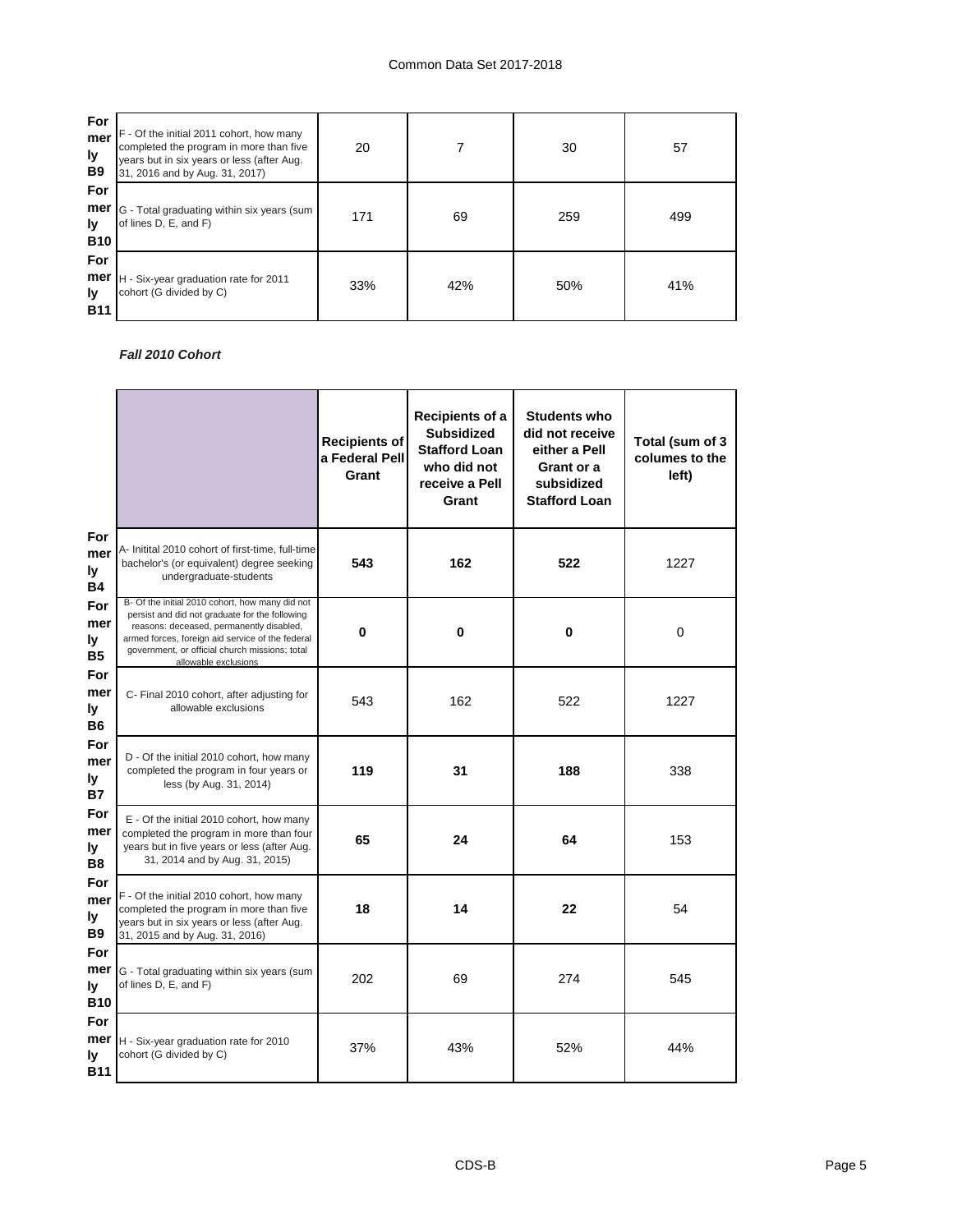#### **For Two-Year Institutions**

Please provide data for the 2014 cohort if available. If 2014 cohort data are not available, provide data for the 2013 cohort.

#### *2014 Cohort*

| <b>B12</b> Initial 2014 cohort, total of first-time, full-time degree/certificate-seeking students:                                                                                                                                                                                        |   |
|--------------------------------------------------------------------------------------------------------------------------------------------------------------------------------------------------------------------------------------------------------------------------------------------|---|
| <b>B13</b> Of the initial 2014 cohort, how many did not persist and did not graduate for the<br>following reasons: death, permanent disability, service in the armed forces, foreign aid<br>service of the federal government, or official church missions; total allowable<br>exclusions: |   |
| <b>B14</b> Final 2014 cohort, after adjusting for allowable exclusions (Subtract question B13 from<br>question B12):                                                                                                                                                                       | 0 |
| <b>B15</b> Completers of programs of less than two years duration (total):                                                                                                                                                                                                                 |   |
| <b>B16</b> Completers of programs of less than two years within 150 percent of normal time:                                                                                                                                                                                                |   |
| <b>B17</b> Completers of programs of at least two but less than four years (total):                                                                                                                                                                                                        |   |
| <b>B18</b> Completers of programs of at least two but less than four-years within 150 percent of<br>normal time:                                                                                                                                                                           |   |
| <b>B19</b> Total transfers-out (within three years) to other institutions:                                                                                                                                                                                                                 |   |
| <b>B20</b> Total transfers to two-year institutions:                                                                                                                                                                                                                                       |   |
| <b>B21</b> Total transfers to four-year institutions:                                                                                                                                                                                                                                      |   |

## *2013 Cohort*

| <b>B12</b> Initial 2013 cohort, total of first-time, full-time degree/certificate-seeking students:                                                                                                                                                                                        |   |
|--------------------------------------------------------------------------------------------------------------------------------------------------------------------------------------------------------------------------------------------------------------------------------------------|---|
| <b>B13</b> Of the initial 2013 cohort, how many did not persist and did not graduate for the<br>following reasons: death, permanent disability, service in the armed forces, foreign aid<br>service of the federal government, or official church missions; total allowable<br>exclusions: |   |
| <b>B14</b> Final 2013 cohort, after adjusting for allowable exclusions (Subtract question B13 from<br>question B12):                                                                                                                                                                       | 0 |
| <b>B15</b> Completers of programs of less than two years duration (total):                                                                                                                                                                                                                 |   |
| <b>B16</b> Completers of programs of less than two years within 150 percent of normal time:                                                                                                                                                                                                |   |
| <b>B17</b> Completers of programs of at least two but less than four years (total):                                                                                                                                                                                                        |   |
| <b>B18</b> Completers of programs of at least two but less than four-years within 150 percent of                                                                                                                                                                                           |   |
| normal time:                                                                                                                                                                                                                                                                               |   |
| B19   Total transfers-out (within three years) to other institutions:                                                                                                                                                                                                                      |   |
| <b>B20</b> Total transfers to two-year institutions:                                                                                                                                                                                                                                       |   |
| <b>B21</b> Total transfers to four-year institutions:                                                                                                                                                                                                                                      |   |

#### **Retention Rates**

Report for the cohort of all full-time, first-time bachelor's (or equivalent) degree-seeking undergraduate students who entered in Fall 2016 (or the preceding summer term). The initial cohort may be adjusted for students who departed for the following reasons: death, permanent disability, service in the armed forces, foreign aid service of the federal government or official church missions. No other adjustments to the initial cohort should be made.

| <b>B22</b> For the cohort of all full-time bachelor's (or equivalent) degree-seeking undergraduate |        |
|----------------------------------------------------------------------------------------------------|--------|
| students who entered your institution as freshmen in Fall 2016 (or the preceding                   |        |
| summer term), what percentage was enrolled at your institution as of the date your                 |        |
| linstitution calculates its official enrollment in Fall 2017?                                      |        |
|                                                                                                    | 64.00% |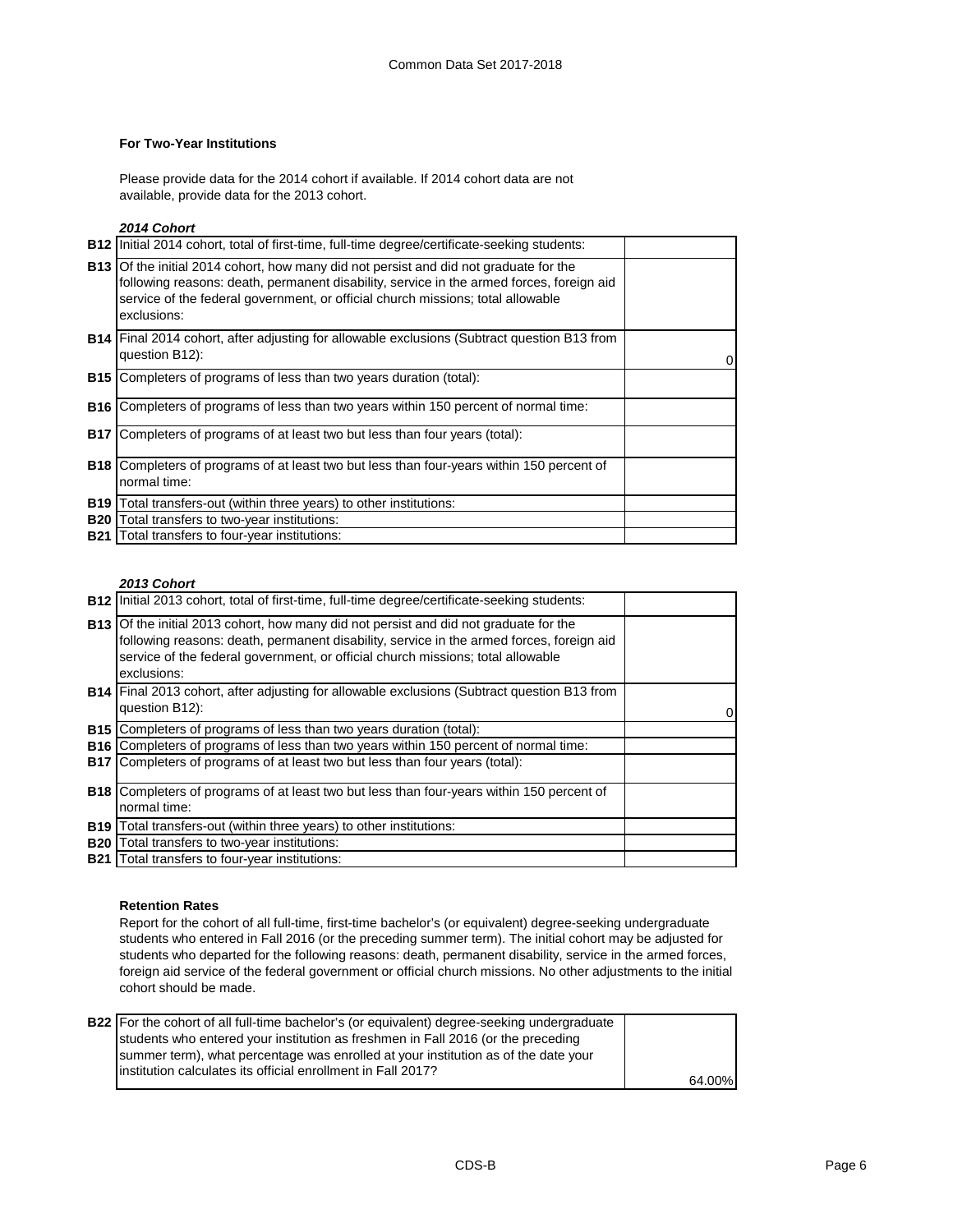# **C. FIRST-TIME, FIRST-YEAR (FRESHMAN) ADMISSION**

#### **Applications**

**C1 First-time, first-year, (freshmen) students: Provide the number of degree-seeking, first-time, firstyear students who applied, were admitted, and enrolled (full- or part-time) in Fall 2017. Include early decision, early action, and students who began studies during summer in this cohort. Applicants should include only those students who fulfilled the requirements for consideration for admission (i.e., who completed actionable applications) and who have been notified of one of the following actions: admission, nonadmission, placement on waiting list, or application withdrawn (by applicant or institution). Admitted applicants should include wait-listed students who were subsequently offered admission.**

| C <sub>1</sub> | Total first-time, first-year (freshman) men who applied               | 2642 |
|----------------|-----------------------------------------------------------------------|------|
| C <sub>1</sub> | Total first-time, first-year (freshman) women who applied             | 3474 |
|                |                                                                       |      |
| C <sub>1</sub> | Total first-time, first-year (freshman) men who were admitted         | 1561 |
| C <sub>1</sub> | Total first-time, first-year (freshman) women who were admitted       | 2192 |
|                |                                                                       |      |
| C <sub>1</sub> | Total full-time, first-time, first-year (freshman) men who enrolled   | 545  |
| C <sub>1</sub> | Total part-time, first-time, first-year (freshman) men who enrolled   |      |
|                |                                                                       |      |
| C <sub>1</sub> | Total full-time, first-time, first-year (freshman) women who enrolled | 683  |
| C <sub>1</sub> | Total part-time, first-time, first-year (freshman) women who enrolled | 10   |
|                |                                                                       |      |

**C2 Freshman wait-listed students (students who met admission requirements but whose final admission was contingent on space availability)**

|                |                                                                  | Yes | No |
|----------------|------------------------------------------------------------------|-----|----|
| C <sub>2</sub> | Do you have a policy of placing students on a waiting list?      |     |    |
| C <sub>2</sub> | yes, please answer the questions below for Fall 2017 admissions: |     |    |
| C <sub>2</sub> | Number of qualified applicants offered a place on waiting list   |     |    |
| C <sub>2</sub> | Number accepting a place on the waiting list                     |     |    |
| C <sub>2</sub> | Number of wait-listed students admitted                          |     |    |
|                |                                                                  | Yes | No |
| C <sub>2</sub> | Is your waiting list ranked?                                     |     |    |
| C <sub>2</sub> | yes, do you release that information to students?                |     |    |
| C <sub>2</sub> | Do you release that information to school counselors?            |     |    |

# **Admission Requirements**

#### **C3 High school completion requirement**

| w              |                                                   |  |  |  |
|----------------|---------------------------------------------------|--|--|--|
| C <sub>3</sub> | High school diploma is required and GED is        |  |  |  |
|                | accepted                                          |  |  |  |
| C <sub>3</sub> | High school diploma is required and GED is not    |  |  |  |
|                | accepted                                          |  |  |  |
| C <sub>3</sub> | High school diploma or equivalent is not required |  |  |  |

#### **C4 Does your institution require or recommend a general college-preparatory program for degreeseeking students?**

| C4 Require                              |  |
|-----------------------------------------|--|
| <b>C4</b> Recommend                     |  |
| <b>C4</b> Neither require nor recommend |  |

**C5 Distribution of high school units required and/or recommended.** Specify the distribution of academic high school course units required and/or recommended of all or most degree-seeking students using Carnegie units (one unit equals one year of study or its equivalent). If you use a different system for calculating units, please convert.

| C <sub>5</sub> |                              | <b>Units</b> | Units       |
|----------------|------------------------------|--------------|-------------|
|                |                              | Required     | Recommended |
| C <sub>5</sub> | Total academic units         | 26           |             |
| C <sub>5</sub> | English                      |              |             |
| C <sub>5</sub> | <b>Mathematics</b>           |              |             |
| C <sub>5</sub> | Science                      |              |             |
| C <sub>5</sub> | Of these, units that must be |              |             |
|                | lab                          |              |             |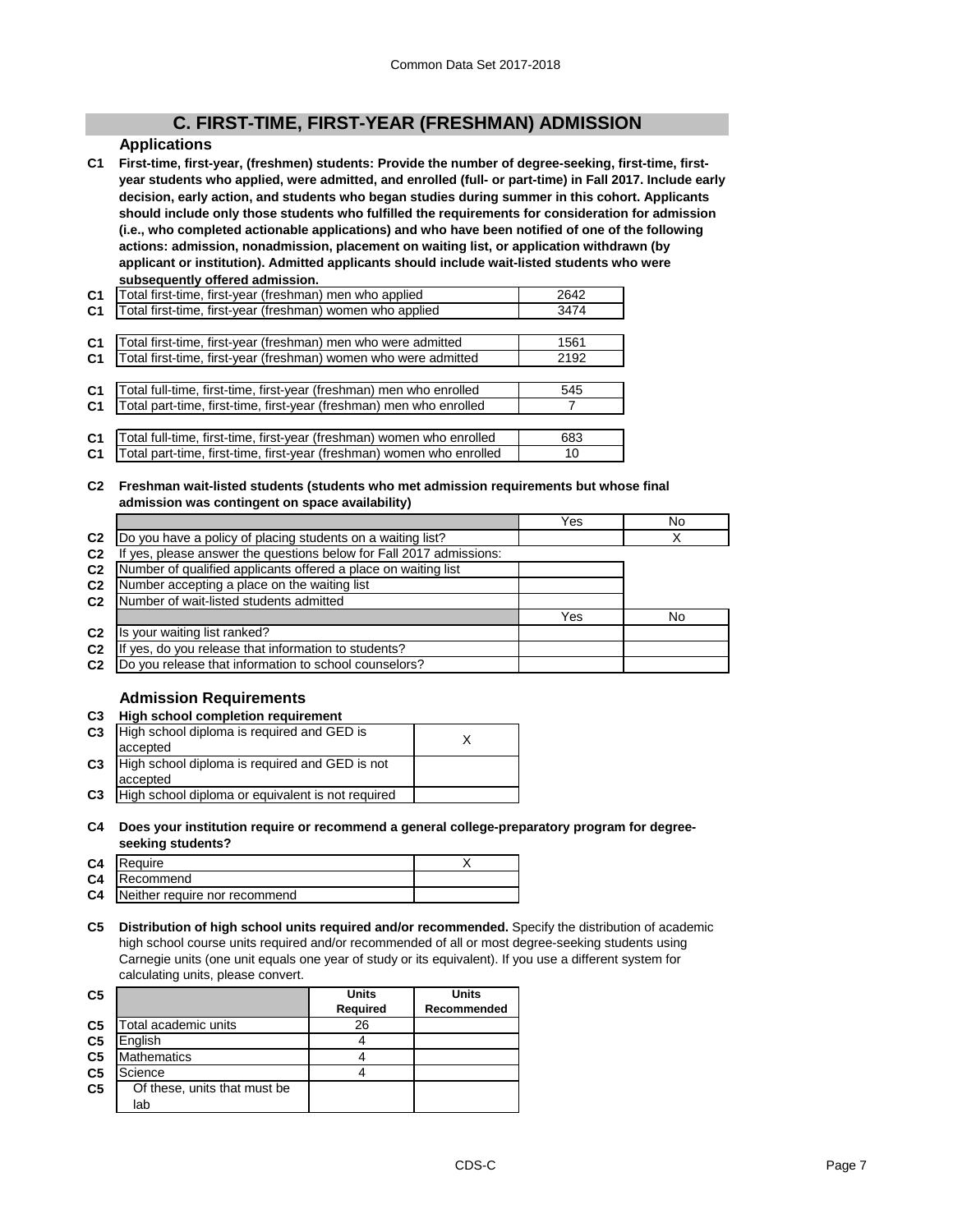| C <sub>5</sub> | Foreign language           |     |  |
|----------------|----------------------------|-----|--|
| C <sub>5</sub> | Social studies             | 3.5 |  |
| C <sub>5</sub> | History                    |     |  |
| C <sub>5</sub> | Academic electives         |     |  |
| C <sub>5</sub> | <b>Computer Science</b>    |     |  |
| C <sub>5</sub> | Visual/Performing Arts     |     |  |
| C <sub>5</sub> | Other (Phys Ed and Speech) | 1.5 |  |

## **Basis for Selection**

**C6** Do you have an open admission policy, under which virtually all secondary school graduates or students with GED equivalency diplomas are admitted without regard to academic record, test scores, or other qualifications? If so, check which applies:

| Open admission policy as described above for all students         |  |
|-------------------------------------------------------------------|--|
| Open admission policy as described above for most students, but-- |  |
| selective admission for out-of-state students                     |  |
| selective admission to some programs                              |  |
| other (explain): Selective Admission Policy                       |  |
|                                                                   |  |
|                                                                   |  |

#### **C7 Relative importance of each of the following academic and nonacademic factors in first-time, firstyear, degree-seeking (freshman) admission decisions.**

| C7             |                                   | <b>Very Important</b> | Important | <b>Considered</b> | <b>Not Considered</b>   |
|----------------|-----------------------------------|-----------------------|-----------|-------------------|-------------------------|
| C7             | <b>Academic</b>                   |                       |           |                   |                         |
| C7             | Rigor of secondary school         |                       | X         |                   |                         |
|                | record                            |                       |           |                   |                         |
| C7             | Class rank                        | X                     |           |                   |                         |
| C7             | Academic GPA                      | Χ                     |           |                   |                         |
| C <sub>7</sub> | Standardized test scores          | X                     |           |                   |                         |
| C <sub>7</sub> | <b>Application Essay</b>          |                       |           |                   | X                       |
| C7             | Recommendation(s)                 |                       |           |                   | X                       |
| C7             | Nonacademic                       |                       |           |                   |                         |
| C7             | Interview                         |                       |           |                   | X                       |
| C <sub>7</sub> | <b>Extracurricular activities</b> |                       |           |                   | X                       |
| C7             | Talent/ability                    |                       |           |                   | X                       |
| C7             | Character/personal qualities      |                       |           |                   | $\overline{\mathsf{x}}$ |
| C7             | First generation                  |                       |           |                   | X                       |
| C <sub>7</sub> | Alumni/ae relation                |                       |           |                   | X                       |
| C7             | Geographical residence            |                       |           |                   | X                       |
| C7             | State residency                   |                       |           |                   | X                       |
| C7             | Religious                         |                       |           |                   | X                       |
|                | affiliation/commitment            |                       |           |                   |                         |
| C7             | Racial/ethnic status              |                       |           |                   | X                       |
| C7             | Volunteer work                    |                       |           |                   | $\overline{\mathsf{x}}$ |
| C7             | Work experience                   |                       |           |                   | X                       |
| C7             | Level of applicant's interest     |                       |           |                   | X                       |

# **SAT and ACT Policies**

#### **C8 Entrance exams**

|                                                                            | Yes | NΟ |
|----------------------------------------------------------------------------|-----|----|
| <b>C8A Does your institution make use of SAT, ACT, or SAT Subject Test</b> |     |    |
| scores in admission decisions for first-time, first-year, degree-seeking   |     |    |
| applicants?                                                                |     |    |

**C8A** If yes, place check marks in the appropriate boxes below to reflect your institution's policies for use in admission for Fall 2019.

| C8AI |                       |         | <b>ADMISSION</b> |                         |                                        |                    |
|------|-----------------------|---------|------------------|-------------------------|----------------------------------------|--------------------|
| C8AI |                       | Require | Recommend        | <b>Require for Some</b> | <b>Consider if</b><br><b>Submitted</b> | <b>Not</b><br>Used |
|      | <b>C8A SAT or ACT</b> |         |                  |                         |                                        |                    |
|      | <b>C8A ACT only</b>   |         |                  |                         |                                        |                    |
|      | C8A SAT only          |         |                  |                         |                                        |                    |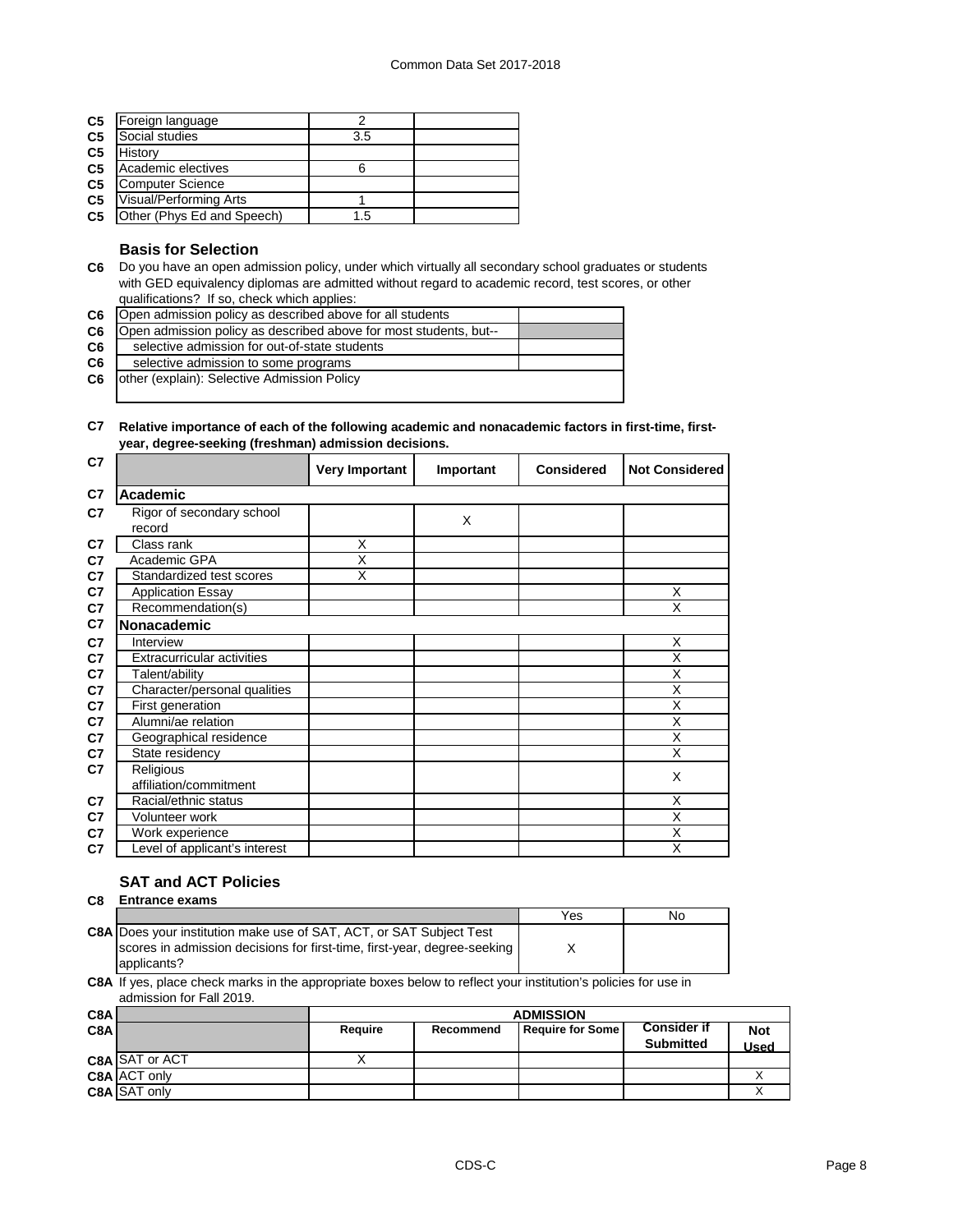| <b>C8A SAT and SAT Subject Tests or</b><br>$AC^{\mathsf{T}}$ |  |  |  |
|--------------------------------------------------------------|--|--|--|
| <b>C8A SAT Subject Tests only</b>                            |  |  |  |

**C8B** If your institution will make use of the ACT in admission decisions for first-time, first-year, degree-seeking applicants for Fall 2019, please indicate which ONE of the following applies: (regardless of whether the writing score will be used in the admissions process):

**C8B** ACT with writing required

**C8B** ACT with writing recommended

**C8B** ACT with or without writing accepted **ACT** MET ALL ALL A

**C8B** If your institution will make use of the SAT in admission decisions for first-time, first-year, degree-seeking applicants for Fall 2019 please indicate which ONE of the following applies (regardless of whether the Essay score will be used in the admissions process:

**C8B** SAT with Essay component required

**C8B** SAT with Essay component recommended

**C8B** X SAT with or without Essay component accepted

**C8C** Please indicate how your institution will use the SAT or ACT writing component; check all that apply:

| C8C  |                                              | <b>SAT</b> essay | <b>ACT</b> essay |
|------|----------------------------------------------|------------------|------------------|
|      | <b>C8C</b> For admission                     |                  |                  |
|      | <b>C8C</b> For placement                     |                  |                  |
|      | <b>C8C</b> For advising                      |                  |                  |
|      | C8C In place of an application essay         |                  |                  |
| C8CI |                                              |                  |                  |
|      | As a validity check on the application essay |                  |                  |
|      | C8C No college policy as of now              |                  |                  |
|      | <b>C8C</b> Not using essay component         |                  |                  |

**C8D In addition**, does your institution use applicants' test scores for academic advising?

| <b>C</b> 8DI<br>--- | 'es      | Nc<br>◡ |
|---------------------|----------|---------|
|                     | $\cdots$ |         |

| <b>C8E</b> Latest date by which SAT or ACT scores must be received for fall- | 8/15 |
|------------------------------------------------------------------------------|------|
| C8E Latest date by which SAT Subject Test scores must be received for        | 8/15 |
| Ifall-term admission                                                         |      |

**C8F** If necessary, use this space to clarify your test policies (e.g., if tests are recommended for some students, **C8F**

**C8G** Please indicate which tests your institution uses for placement (e.g., state tests):

| C8G SAT    |                                                          |  |
|------------|----------------------------------------------------------|--|
| C8G ACT    |                                                          |  |
|            | <b>C8G</b> SAT Subject Tests                             |  |
| $C8G$ $AP$ |                                                          |  |
|            | C8G CLEP                                                 |  |
|            | <b>C8G</b> Institutional Exam                            |  |
|            | C8G State Exam (specify): Accuplacer, THEA, Compass, TSI |  |

#### **Freshman Profile**

Provide information for ALL enrolled, degree-seeking, full-time and part-time, first-time, first-year (freshman) students enrolled in Fall 2017, including students who began studies during summer, international students/nonresident aliens, and students admitted under special arrangements.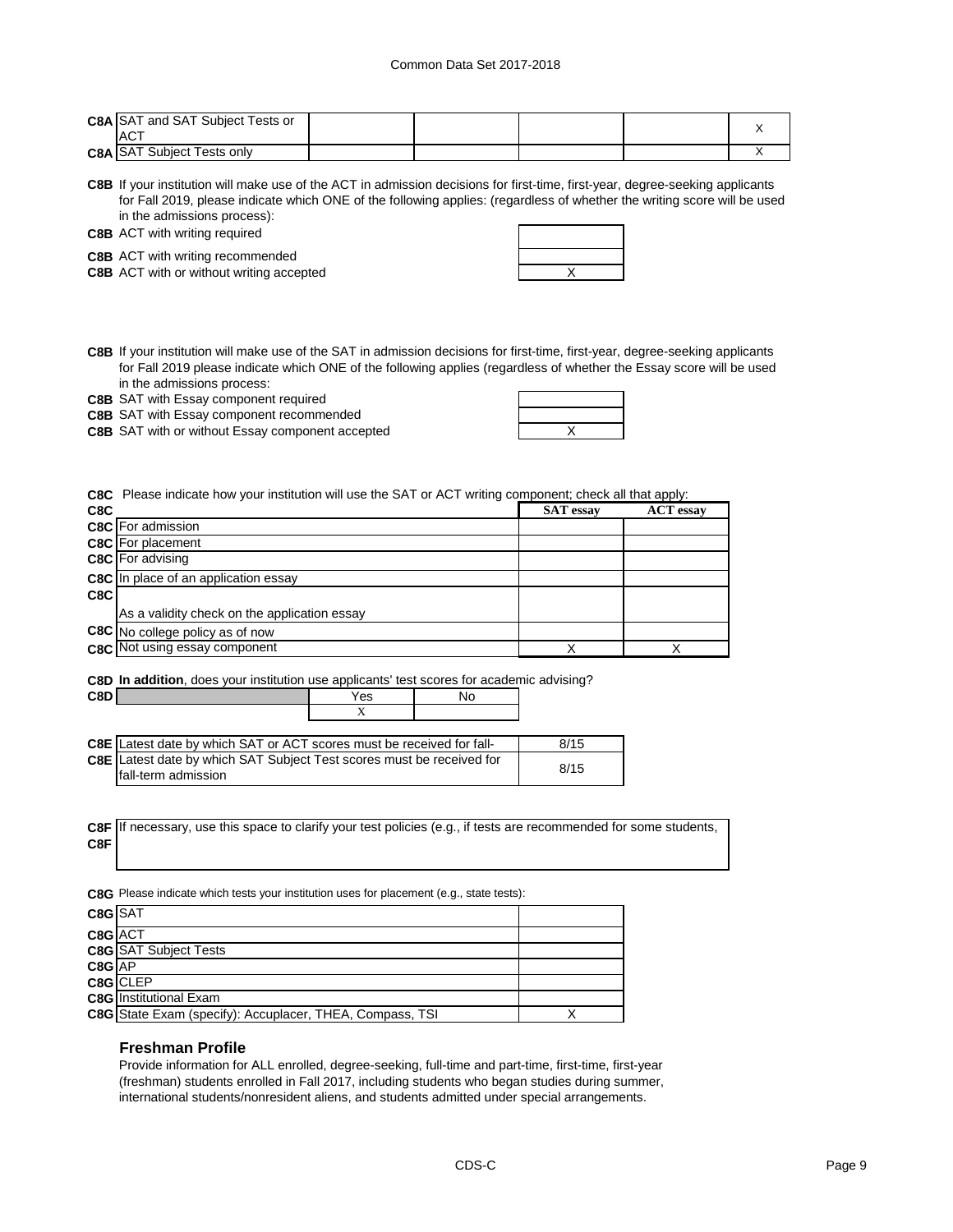**C9 Percent and number of first-time, first-year (freshman) students enrolled in Fall 2017 who submitted national standardized (SAT/ACT) test scores. Include information for ALL enrolled, degreeseeking, first-time, first-year (freshman) students who submitted test scores. Do not include partial test scores (e.g., mathematics scores but not critical reading for a category of students) or combine other standardized test results (such as TOEFL) in this item.** *Do* **not convert SAT scores to ACT scores and vice versa.** *Do* **convert Old SAT scores to New SAT scores using the College Board's concordance tools and tables (sat.org/concordance).**

| C9 | Percent submitting SAT<br>scores | 45% | INumber submitting SAT<br>scores | 565 |
|----|----------------------------------|-----|----------------------------------|-----|
| C9 | Percent submitting ACT<br>scores | 71% | TNumber submitting ACT<br>scores | 88C |

| C9             |                                   | 25th Percentile | <b>75th Percentile</b> |
|----------------|-----------------------------------|-----------------|------------------------|
| C <sub>9</sub> | <b>SAT Evidence-Based Reading</b> |                 |                        |
|                | and Writing                       | 490             | 590                    |
| C <sub>9</sub> | <b>SAT Math</b>                   | 490             | 580                    |
|                | <b>SAT Essay</b>                  |                 |                        |
| C <sub>9</sub> | <b>ACT Composite</b>              | 19              | 23                     |
| C <sub>9</sub> | <b>ACT Math</b>                   | 17              | 24                     |
| C <sub>9</sub> | <b>ACT English</b>                | 16              | 23                     |
| C <sub>9</sub> | <b>ACT Writing</b>                |                 |                        |

**C9** Percent of first-time, first-year (freshman) students with scores in each range:

| C9             |                         | <b>SAT Evidence-</b> |                    |                 |
|----------------|-------------------------|----------------------|--------------------|-----------------|
|                |                         | Based Reading        |                    |                 |
|                |                         | and Writing          | <b>SAT Math</b>    |                 |
| C9             | 700-800                 | 2.30%                | 1.59%              |                 |
| C <sub>9</sub> | 600-699                 | 18.94%               | 18.05%             |                 |
| C <sub>9</sub> | 500-599                 | 52.39%               | 51.68%             |                 |
| C9             | 400-499                 | 24.25%               | 26.03%             |                 |
| C9             | 300-399                 | 2.12%                | 2.65%              |                 |
| C9             | 200-299                 | 0.00%                | 0.00%              |                 |
|                | Totals should = $100\%$ | 100.00%              | 100.00%            |                 |
| C <sub>9</sub> |                         | <b>ACT Composite</b> | <b>ACT English</b> | <b>ACT Math</b> |
| C9             | 30-36                   | 2.05%                | 3.30%              | 1.14%           |
| C9             | 24-29                   | 20.11%               | 15.57%             | 24.89%          |
| C9             | 18-23                   | 62.73%               | 47.50%             | 48.75%          |
| C9             | $12 - 17$               | 15.00%               | 30.91%             | 25.11%          |
| C9             | $6 - 11$                | 0.11%                | 2.61%              | 0.11%           |
| C <sub>9</sub> | Below 6                 | $0.00\%$             | 0.11%              | 0.00%           |
|                | Totals should = $100\%$ | 100.00%              | 100.00%            | 100.00%         |

**C10** Percent of all degree-seeking, first-time, first-year (freshman) students who had high school class rank within each of the following ranges (report information for those students from whom you collected high school rank information).

| C10 Percent in top tenth of high school graduating class                                          | 15% |                           |
|---------------------------------------------------------------------------------------------------|-----|---------------------------|
| <b>C10</b> Percent in top quarter of high school graduating class                                 | 43% |                           |
| <b>C10</b> Percent in top half of high school graduating class                                    |     | $80\%$ Top half +         |
| C10 Percent in bottom half of high school graduating class                                        |     | 20% bottom half = $100\%$ |
| C <sub>10</sub> Percent in bottom quarter of high school graduating class                         | 4%  |                           |
| C10   Percent of total first-time, first-year (freshmen) students who submitted high school class |     |                           |
| rank:                                                                                             |     | 92%                       |

**C11** Percentage of all enrolled, degree-seeking, first-time, first-year (freshman) students who had high school grade-point averages within each of the following ranges (using 4.0 scale). Report information only for those students from whom you collected high school GPA.

| C11 Percent who had GPA of 3.75 and higher    |  |
|-----------------------------------------------|--|
| C11 Percent who had GPA between 3.50 and 3.74 |  |
| C11 Percent who had GPA between 3.25 and 3.49 |  |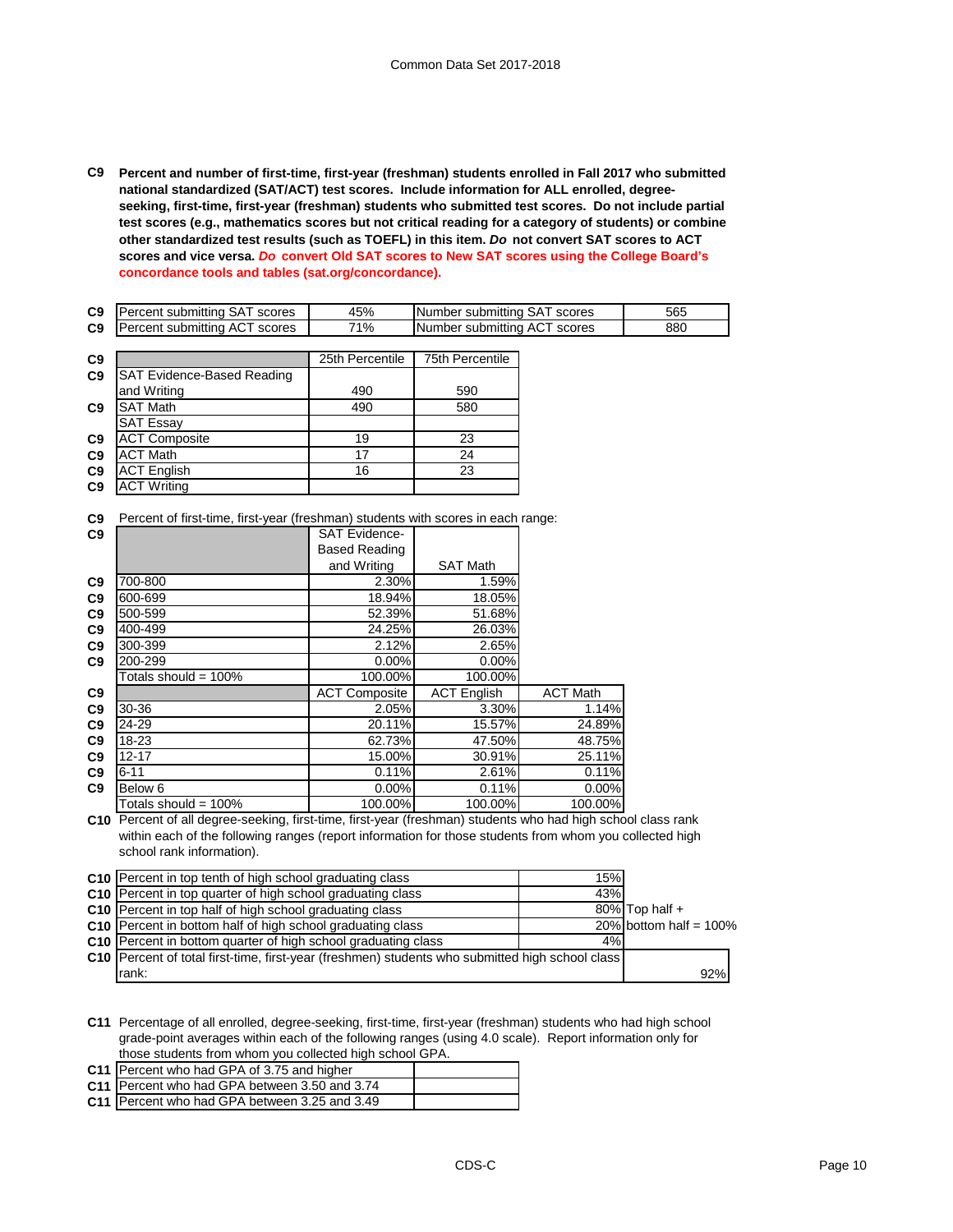|                 | <b>C11 IPercent who had GPA between 3.00 and 3.24</b>                     |          |  |
|-----------------|---------------------------------------------------------------------------|----------|--|
|                 | C11 Percent who had GPA between 2.50 and 2.99                             |          |  |
| C <sub>11</sub> | Percent who had GPA between 2.0 and 2.49                                  |          |  |
| C <sub>11</sub> | Percent who had GPA between 1.0 and 1.99                                  |          |  |
|                 | C11 Percent who had GPA below 1.0                                         |          |  |
|                 | Totals should = $100\%$                                                   | $0.00\%$ |  |
|                 |                                                                           |          |  |
|                 | C12 Average high school GPA of all degree-seeking, first-time, first-year |          |  |
|                 | (freshman) students who submitted GPA:                                    |          |  |
|                 | C12 Percent of total first-time, first-year (freshman) students who       |          |  |
|                 | submitted high school GPA:                                                |          |  |

# **Admission Policies**

| C13 Application Fee<br>C <sub>13</sub><br>Does your institution have an<br>C <sub>13</sub><br>application fee?<br>Amount of application fee:<br>C <sub>13</sub><br>C <sub>13</sub><br><b>C13</b> Can it be waived for applicants<br>with financial need?<br>C13 If you have an application fee and an on-line application option,<br>C <sub>13</sub> Same fee:<br>C <sub>13</sub> Free:<br>C13 Reduced: | Yes<br>X<br>\$40.00<br>Yes<br>X<br>X | No<br>No |
|---------------------------------------------------------------------------------------------------------------------------------------------------------------------------------------------------------------------------------------------------------------------------------------------------------------------------------------------------------------------------------------------------------|--------------------------------------|----------|
|                                                                                                                                                                                                                                                                                                                                                                                                         |                                      |          |
|                                                                                                                                                                                                                                                                                                                                                                                                         |                                      |          |
|                                                                                                                                                                                                                                                                                                                                                                                                         |                                      |          |
|                                                                                                                                                                                                                                                                                                                                                                                                         |                                      |          |
|                                                                                                                                                                                                                                                                                                                                                                                                         |                                      |          |
|                                                                                                                                                                                                                                                                                                                                                                                                         |                                      |          |
|                                                                                                                                                                                                                                                                                                                                                                                                         |                                      |          |
|                                                                                                                                                                                                                                                                                                                                                                                                         |                                      |          |
|                                                                                                                                                                                                                                                                                                                                                                                                         |                                      |          |
|                                                                                                                                                                                                                                                                                                                                                                                                         |                                      |          |
|                                                                                                                                                                                                                                                                                                                                                                                                         |                                      |          |
| C13                                                                                                                                                                                                                                                                                                                                                                                                     | Yes                                  | No       |
| C13 Can on-line application fee be<br>waived for applicants with<br>financial need?                                                                                                                                                                                                                                                                                                                     | X                                    |          |
| C14 Application closing date                                                                                                                                                                                                                                                                                                                                                                            |                                      |          |
| C <sub>14</sub>                                                                                                                                                                                                                                                                                                                                                                                         | Yes                                  | No       |
| Does your institution have an<br>C <sub>14</sub><br>application closing date?                                                                                                                                                                                                                                                                                                                           | X                                    |          |
| <b>C14</b> Application closing date (fall):                                                                                                                                                                                                                                                                                                                                                             |                                      |          |
| C14 Priority date:                                                                                                                                                                                                                                                                                                                                                                                      | 8/1                                  |          |
|                                                                                                                                                                                                                                                                                                                                                                                                         |                                      |          |

| C <sub>15</sub> |                                                                       | Yes | NC. |
|-----------------|-----------------------------------------------------------------------|-----|-----|
|                 | C15 Are first-time, first-year students accepted for terms other than |     |     |

## **C16 Notification to applicants of admission decision sent** *(fill in one only)*

| C16 On a rolling basis beginning |       |
|----------------------------------|-------|
| (data):                          | 1-Sep |
| $C16$ By (date):                 |       |
| C <sub>16</sub> Other:           |       |
|                                  |       |

# **C17 Reply policy for admitted applicants** *(fill in one only)*

| <b>C17</b> Must reply by (date):            |        |
|---------------------------------------------|--------|
| C <sub>17</sub> No set date:                |        |
| <b>C17</b> Must reply by May 1 or within    |        |
| weeks if notified                           |        |
| thereafter                                  |        |
| C <sub>17</sub>   Other:                    |        |
|                                             |        |
| C17   Deadline for housing deposit (MM/DD): | 6/1    |
| C <sub>47</sub> Amount of housing donosity  | 150.00 |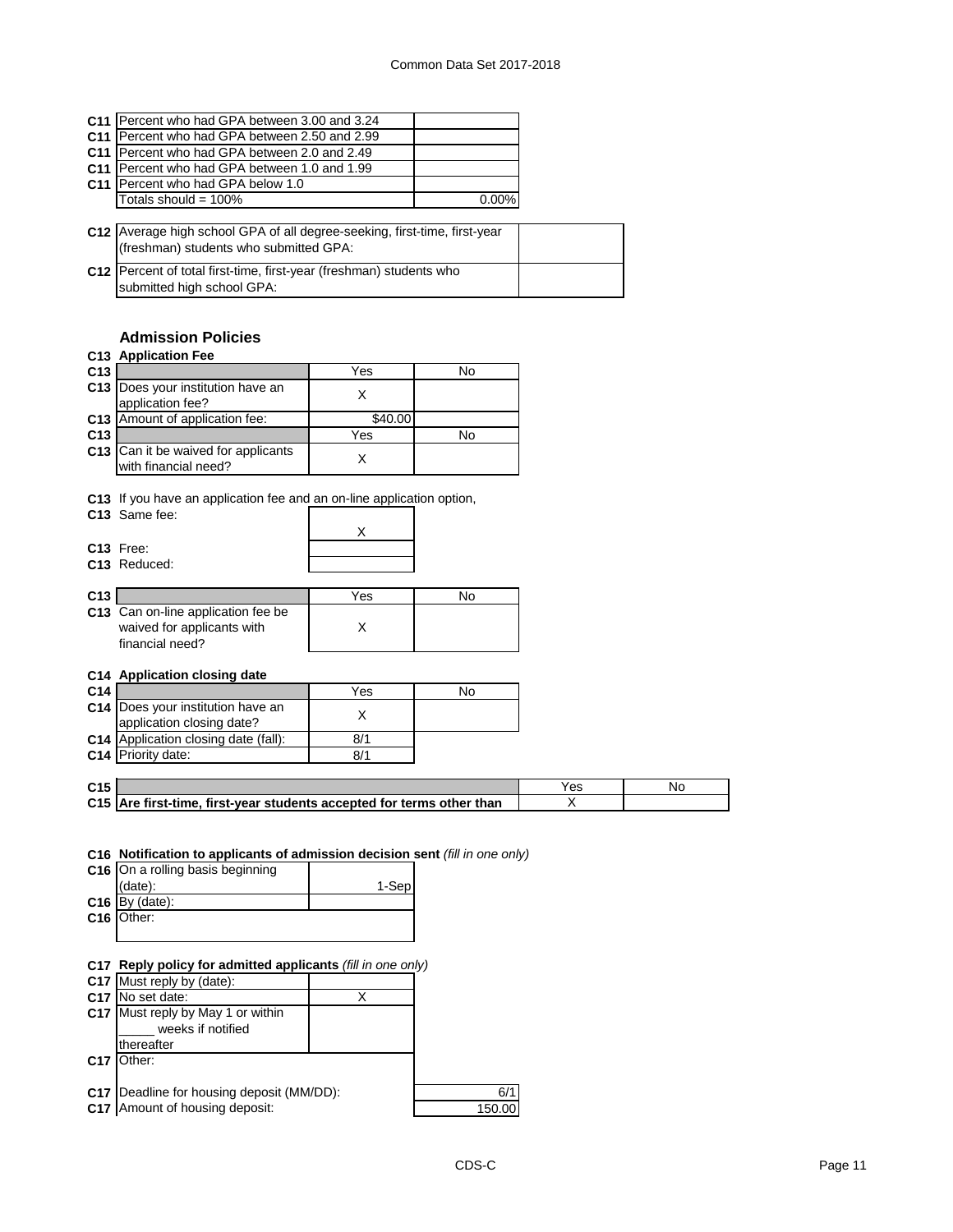|                 | C17 Refundable if student does not enroll? |  |  |  |  |
|-----------------|--------------------------------------------|--|--|--|--|
| C <sub>17</sub> | Yes. in full                               |  |  |  |  |
| C <sub>17</sub> | Yes, in part                               |  |  |  |  |
| C <sub>17</sub> | N٥                                         |  |  |  |  |

|                                                                                            | C <sub>18</sub> Deferred admission          |          |     |    |
|--------------------------------------------------------------------------------------------|---------------------------------------------|----------|-----|----|
| C18                                                                                        |                                             |          | Yes | No |
| <b>C18</b> Does your institution allow students to postpone enrollment after<br>admission? |                                             |          |     |    |
|                                                                                            | C18 If yes, maximum period of postponement: | semester |     |    |

### **C19 Early admission of high school students**

| C <sub>19</sub> |                                                                                                                                                         | Yes | No |
|-----------------|---------------------------------------------------------------------------------------------------------------------------------------------------------|-----|----|
|                 | C19 Does your institution allow high school students to enroll as full-time.<br>first-time, first-year (freshman) students one year or more before high |     |    |
|                 | school graduation?                                                                                                                                      |     |    |

- 
- Question removed from CDS.

**C20 Common Application Caucal** Question removed from CDS. (Initiated during 2006-2007 cycle)

# **Early Decision and Early Action Plans**

| C <sub>21</sub> | C21 Early Decision                                                                                                                                                                                                                                       | Yes | No |
|-----------------|----------------------------------------------------------------------------------------------------------------------------------------------------------------------------------------------------------------------------------------------------------|-----|----|
|                 | C21 Does your institution offer an early decision plan (an admission plan                                                                                                                                                                                |     |    |
|                 | that permits students to apply and be notified of an admission                                                                                                                                                                                           |     |    |
|                 | decision well in advance of the regular notification date and that asks                                                                                                                                                                                  |     | X  |
|                 | students to commit to attending if accepted) for first-time, first-year                                                                                                                                                                                  |     |    |
|                 | (freshman) applicants for fall enrollment?                                                                                                                                                                                                               |     |    |
|                 | C21 If "yes," please complete the following:                                                                                                                                                                                                             |     |    |
|                 | C21 First or only early decision plan closing date                                                                                                                                                                                                       |     |    |
|                 | C <sub>21</sub> First or only early decision plan notification date                                                                                                                                                                                      |     |    |
|                 | C21 Other early decision plan closing date                                                                                                                                                                                                               |     |    |
|                 | C21 Other early decision plan notification date                                                                                                                                                                                                          |     |    |
|                 | C21 For the Fall 2017 entering class:<br>C21 Number of early decision applications received by your institution<br>C21 Number of applicants admitted under early decision plan<br>C21 Please provide significant details about your early decision plan: |     |    |
| C <sub>22</sub> | C <sub>22</sub> Early action                                                                                                                                                                                                                             | Yes | No |
|                 |                                                                                                                                                                                                                                                          |     |    |
|                 | C22  Do you have a nonbinding early action plan whereby students are<br>notified of an admission decision well in advance of the regular<br>notification date but do not have to commit to attending your college?                                       |     | X  |
|                 | C22 If "yes," please complete the following:                                                                                                                                                                                                             |     |    |
|                 | C22 Early action closing date                                                                                                                                                                                                                            |     |    |
|                 | C22 Early action notification date                                                                                                                                                                                                                       |     |    |

**C22** Is your early action plan a "restrictive" plan under which you limit students from applying to other early plans?

| C <sub>22</sub> | 'es | , VO |
|-----------------|-----|------|
| C <sub>22</sub> |     |      |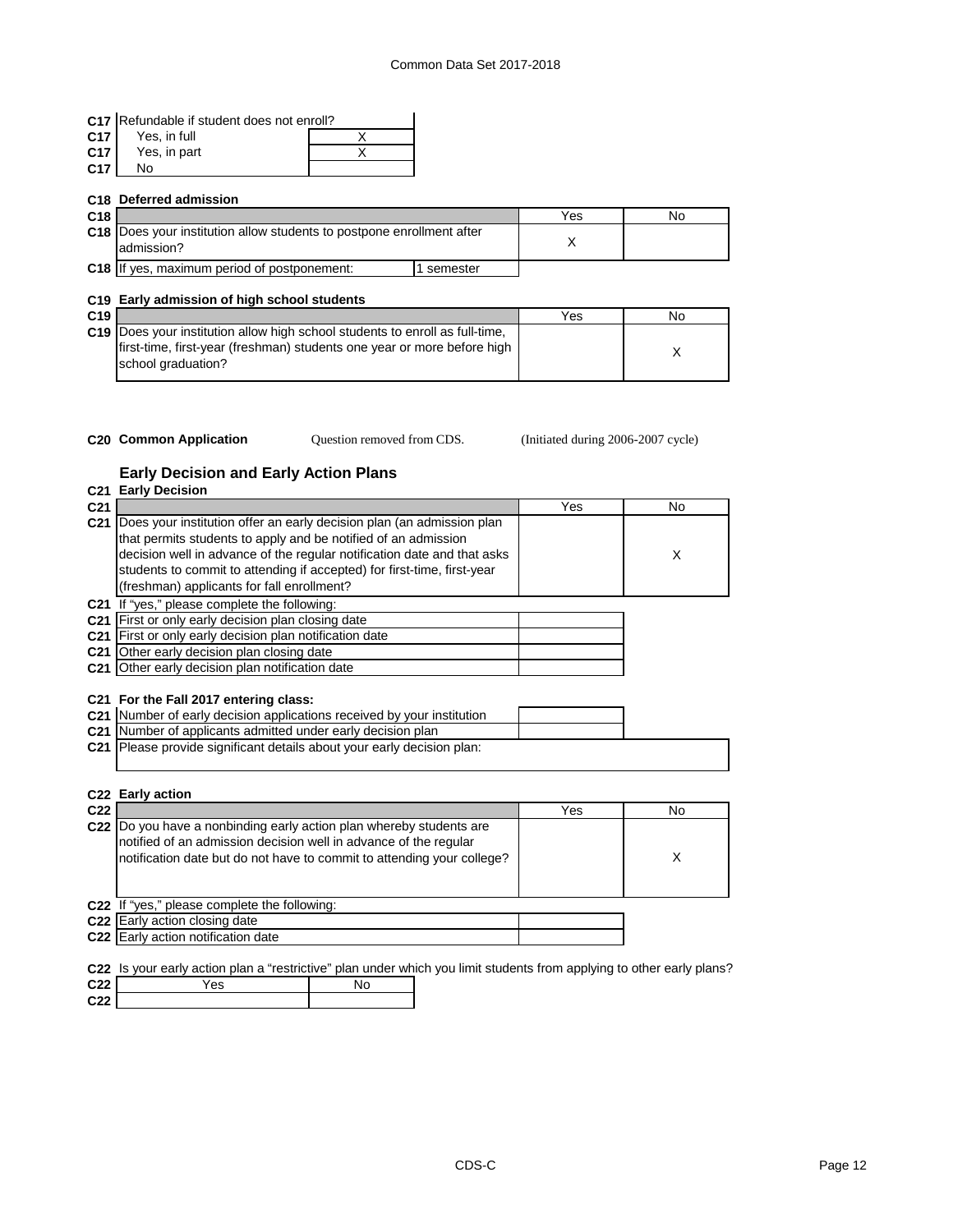# **D. TRANSFER ADMISSION**

# **Fall Applicants**

| D <sub>1</sub> |                                                                                                                                                             | Yes | No |
|----------------|-------------------------------------------------------------------------------------------------------------------------------------------------------------|-----|----|
| D1             | Does your institution enroll transfer students? (If no,<br>please skip to Section E)                                                                        |     |    |
| D1             | If yes, may transfer students earn advanced standing credit<br>by transferring credits earned from course work completed<br>at other colleges/universities? |     |    |

**D2** Provide the number of students who applied, were admitted, and enrolled as degree-seeking transfer students in Fall 2017.

| D <sub>2</sub> |       | Applicants | Admitted   | Enrolled   |
|----------------|-------|------------|------------|------------|
|                |       |            | Applicants | Applicants |
| D <sub>2</sub> | Men   | 720        | 566        | 403        |
| D <sub>2</sub> | Women | 1.097      | 859        | 609        |
| D <sub>2</sub> | 'otal | 1.817      | 1.425      | 1.012      |

# **Application for Admission**

**D3** Indicate terms for which transfers may enroll:

| D3 | all     |  |
|----|---------|--|
| n, | Mlinkor |  |

- **D3** Winter X<br> **D3** Spring X
- **D3** Spring X<br> **D3** Summer X **D3** Summer

| D4             |                                                                                                                        | Yes           | No |
|----------------|------------------------------------------------------------------------------------------------------------------------|---------------|----|
| D <sub>4</sub> | Must a transfer applicant have a minimum number of<br>credits completed or else must apply as an entering<br>freshman? |               |    |
| D <sub>4</sub> | If yes, what is the minimum number of credits and the unit<br>of measure?                                              | <b>12 SCH</b> |    |

**D5** Indicate all items required of transfer students to apply for admission:

| D <sub>5</sub> |                                                         | Required of All | Recommended<br>of All | Recommended<br>of Some | Required of Some | Not Required |
|----------------|---------------------------------------------------------|-----------------|-----------------------|------------------------|------------------|--------------|
| D <sub>5</sub> | High school transcript                                  |                 |                       |                        |                  |              |
| D <sub>5</sub> | College transcript(s)                                   |                 |                       |                        |                  |              |
| D <sub>5</sub> | Essay or personal<br>statement                          |                 |                       |                        |                  |              |
| D <sub>5</sub> | Interview                                               |                 |                       |                        |                  |              |
| D <sub>5</sub> | Standardized test scores                                |                 |                       |                        |                  |              |
| D <sub>5</sub> | Statement of good standing<br>from prior institution(s) |                 | X                     |                        |                  |              |

**D6** If a minimum high school grade point average is required of transfer applicants, specify (on a 4.0 scale):

| <b>D7</b> If a minimum college grade point average is required of | 2.00 |
|-------------------------------------------------------------------|------|
| transfer applicants, specify (on a 4.0 scale):                    |      |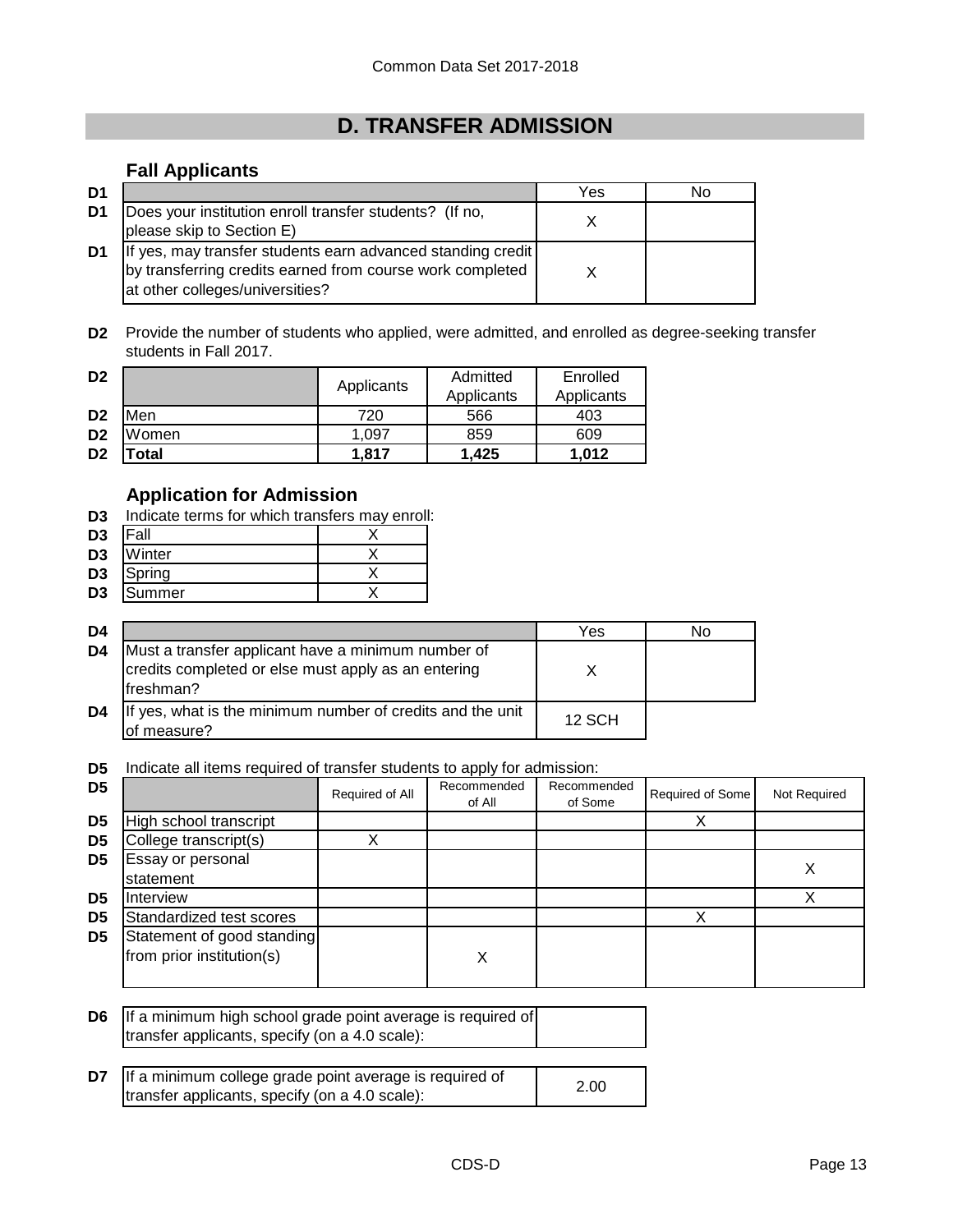**D8** List any other application requirements specific to transfer applicants: Admission to nursing, counseling, social work, and education programs may be based on GPA of transfer work.

**D9** List application priority, closing, notification, and candidate reply dates for transfer students. If applications are reviewed on a continuous or rolling basis, place a check mark in the "Rolling admission" column.

| D <sub>9</sub>  |                                                                                    | <b>Priority Date</b> | <b>Closing Date</b> | <b>Notification Date</b> | <b>Reply Date</b> | Rolling<br><b>Admission</b> |
|-----------------|------------------------------------------------------------------------------------|----------------------|---------------------|--------------------------|-------------------|-----------------------------|
| D <sub>9</sub>  | Fall                                                                               |                      |                     |                          |                   | X                           |
| D <sub>9</sub>  | Winter                                                                             |                      |                     |                          |                   | X                           |
| D <sub>9</sub>  | Spring                                                                             |                      |                     |                          |                   | X                           |
| D <sub>9</sub>  | Summer                                                                             |                      |                     |                          |                   | X                           |
|                 |                                                                                    |                      |                     |                          |                   |                             |
| D <sub>10</sub> |                                                                                    |                      |                     | Yes                      | <b>No</b>         |                             |
| D <sub>10</sub> | Does an open admission policy, if reported, apply to<br>transfer students?         |                      |                     |                          | X                 |                             |
|                 |                                                                                    |                      |                     |                          |                   |                             |
|                 | <b>D11</b> Describe additional requirements for transfer admission, if applicable: |                      |                     |                          |                   |                             |
|                 |                                                                                    |                      |                     |                          |                   |                             |
|                 |                                                                                    |                      |                     |                          |                   |                             |
|                 | <b>Transfer Credit Policies</b>                                                    |                      |                     |                          |                   |                             |
|                 | D12 Report the lowest grade earned for any course that may be                      |                      |                     |                          |                   |                             |
|                 | transferred for credit:                                                            |                      |                     | $\mathsf{C}$             |                   |                             |
|                 |                                                                                    |                      |                     |                          |                   |                             |
| D <sub>13</sub> |                                                                                    |                      |                     | Number                   | Unit Type         |                             |
|                 | D13 Maximum number of credits or courses that may be                               |                      |                     |                          |                   |                             |
|                 | transferred from a two-year institution:                                           |                      |                     | 81                       | credit hours      |                             |
|                 |                                                                                    |                      |                     |                          |                   |                             |
| D <sub>14</sub> |                                                                                    |                      |                     | Number                   | Unit Type         |                             |
| D <sub>14</sub> | Maximum number of credits or courses that may be                                   |                      |                     | 81                       | credit hours      |                             |
|                 | transferred from a four-year institution:                                          |                      |                     |                          |                   |                             |
|                 |                                                                                    |                      |                     |                          |                   |                             |
|                 | D15 Minimum number of credits that transfers must complete at                      |                      |                     |                          |                   |                             |
|                 | your institution to earn an associate degree:                                      |                      |                     |                          |                   |                             |
|                 |                                                                                    |                      |                     |                          |                   |                             |
|                 | D16 Minimum number of credits that transfers must complete at                      |                      |                     | 30.00                    |                   |                             |
|                 | your institution to earn a bachelor's degree:                                      |                      |                     |                          |                   |                             |
|                 |                                                                                    |                      |                     |                          |                   |                             |
|                 | D17   Describe other transfer credit policies:                                     |                      |                     |                          |                   |                             |
|                 |                                                                                    |                      |                     |                          |                   |                             |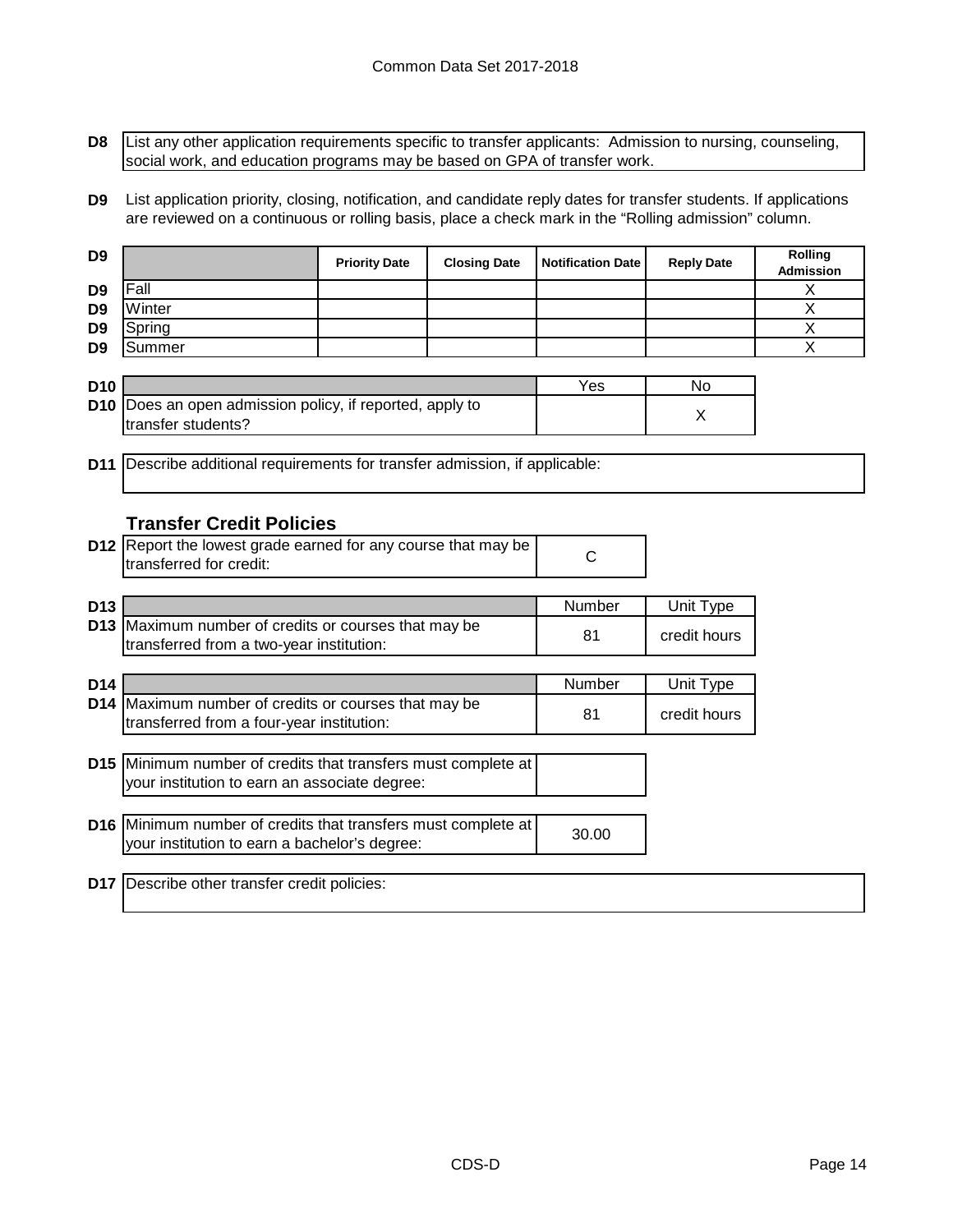# **E. ACADEMIC OFFERINGS AND POLICIES**

**E1 Special study options:** Identify those programs available at your institution. Refer to the glossary for definitions.

| E <sub>1</sub> | Accelerated program                 | X |
|----------------|-------------------------------------|---|
| E <sub>1</sub> | Cooperative education program       | X |
| E <sub>1</sub> | Cross-registration                  |   |
| E <sub>1</sub> | Distance learning                   | X |
| E <sub>1</sub> | Double major                        | X |
| E <sub>1</sub> | Dual enrollment                     |   |
| E <sub>1</sub> | English as a Second Language (ESL)  | X |
| E <sub>1</sub> | Exchange student program (domestic) |   |
| E <sub>1</sub> | External degree program             |   |
| E <sub>1</sub> | Honors Program                      | X |
| E <sub>1</sub> | Independent study                   | X |
| E <sub>1</sub> | Internships                         | X |
| E <sub>1</sub> | Liberal arts/career combination     | X |
| E <sub>1</sub> | Student-designed major              |   |
| E <sub>1</sub> | Study abroad                        | X |
| E <sub>1</sub> | Teacher certification program       | X |
| E <sub>1</sub> | Weekend college                     |   |
| E <sub>1</sub> | Other (specify):                    |   |
|                |                                     |   |

**E2 This question has been removed from the Common Data Set.**

# **E3 Areas in which all or most students are required to complete some course**

|                | work prior to graduation:                              |   |
|----------------|--------------------------------------------------------|---|
| E <sub>3</sub> | Arts/fine arts                                         |   |
| E <sub>3</sub> | Computer literacy                                      |   |
| E <sub>3</sub> | English (including composition)                        |   |
| E3             | Foreign languages                                      |   |
| E3             | History                                                | ν |
| E <sub>3</sub> | Humanities                                             | ◡ |
| E <sub>3</sub> | <b>Mathematics</b>                                     | ◡ |
| E <sub>3</sub> | Philosophy                                             |   |
| E <sub>3</sub> | Sciences (biological or physical)                      |   |
| E3             | Social science                                         |   |
| E <sub>3</sub> | Other (describe): BA degree requires Foreign Languages |   |
|                |                                                        |   |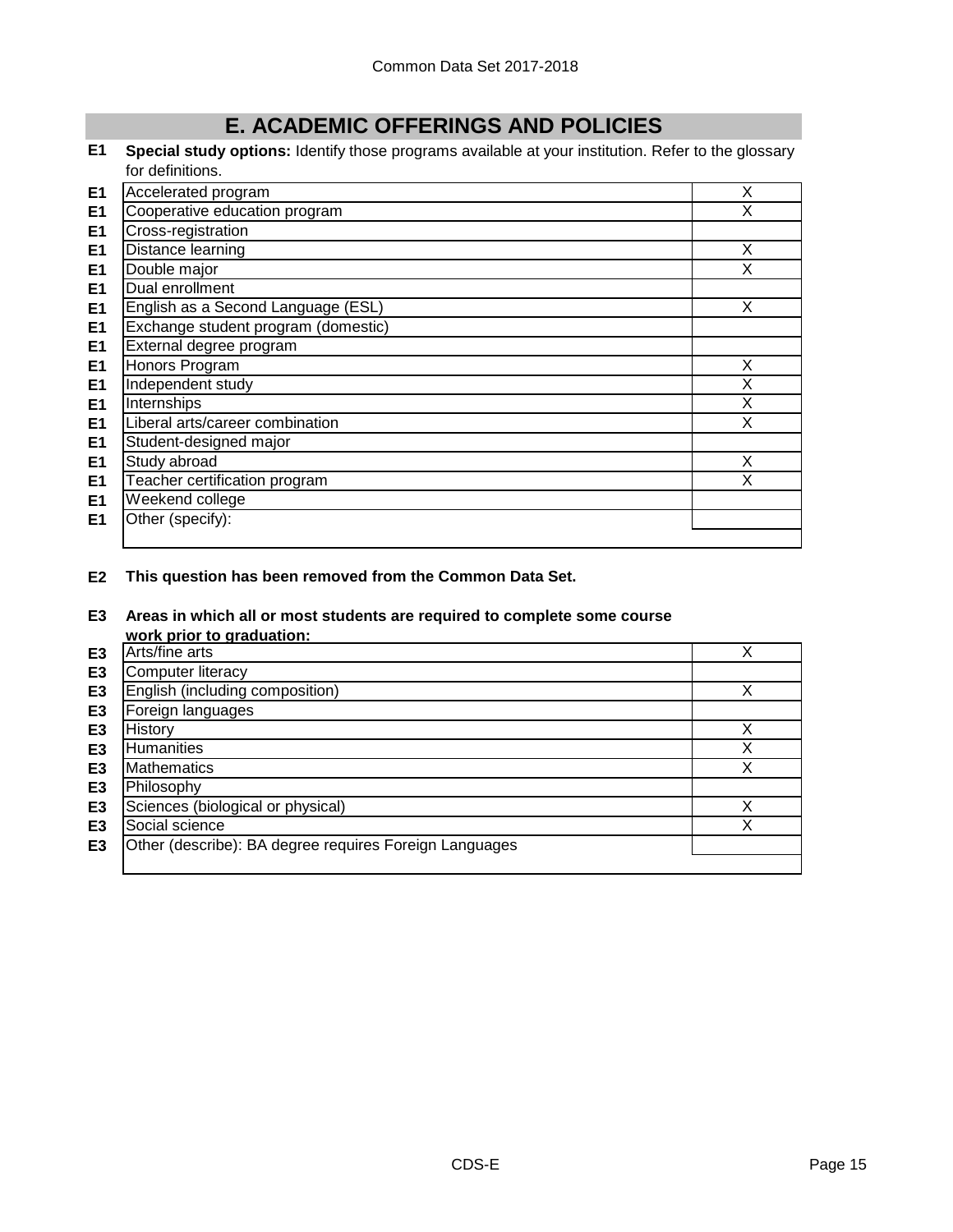# **F. STUDENT LIFE**

**F1** Percentages of first-time, first-year (freshman) degree-seeking students and degree-seeking undergraduates enrolled in Fall 2017 who fit the following categories:

| Undergraduates |
|----------------|
|                |
|                |
| 14%            |
| 4%             |
| 5%             |
| 26%            |
| 74%            |
| 22%            |
| 21             |
| 23             |
|                |

**F2 Activities offered** Identify those programs available at your institution.

| <b>Campus Ministries</b>     | Χ                       |
|------------------------------|-------------------------|
| Choral groups                | Χ                       |
| Concert band                 | X                       |
| Dance                        | Χ                       |
| Drama/theater                | X                       |
| <b>International Student</b> | X                       |
| Organization                 |                         |
| Jazz band                    | X                       |
| Literary magazine            | $\overline{\mathsf{x}}$ |
| Marching band                | X                       |
| Model UN                     |                         |
| Music ensembles              | X                       |
| <b>Musical theater</b>       | X                       |
| Opera                        | $\overline{\mathsf{x}}$ |
| Pep band                     | X                       |
| Radio station                | X                       |
| Student government           | $\overline{\mathsf{x}}$ |
| Student newspaper            | X                       |
| Student-run film society     |                         |
| Symphony orchestra           | X                       |
| <b>Television station</b>    | Χ                       |
| Yearbook                     | X                       |
|                              |                         |

**F3 ROTC** (program offered in cooperation with Reserve Officers' Training Corps)

| F <sub>3</sub> |                                      | On Campus | At Cooperating<br>Institution | Name of Cooperating<br>Institution |
|----------------|--------------------------------------|-----------|-------------------------------|------------------------------------|
|                | <b>F3</b> Army ROTC is offered:      |           |                               |                                    |
|                | <b>F3</b> Naval ROTC is offered:     |           |                               |                                    |
|                | <b>F3</b> Air Force ROTC is offered: |           |                               |                                    |

**F4 Housing:** Check all types of college-owned, -operated, or -affiliated housing available for undergraduates at your institution.

| F4 | Coed dorms                                    | Χ |
|----|-----------------------------------------------|---|
| F4 | Men's dorms                                   | X |
| F4 | Women's dorms                                 | X |
| F4 | Apartments for married students               |   |
| F4 | Apartments for single students                |   |
| F4 | Special housing for disabled<br>students      | X |
| F4 | Special housing for international<br>students |   |
| F4 | Fraternity/sorority housing                   | X |
| F4 | Cooperative housing                           |   |
| F4 | Theme housing                                 |   |
| F4 | Wellness housing                              |   |
| F4 | Other housing options (specify):              | X |
|    | <b>Honors Program</b>                         |   |
|    |                                               |   |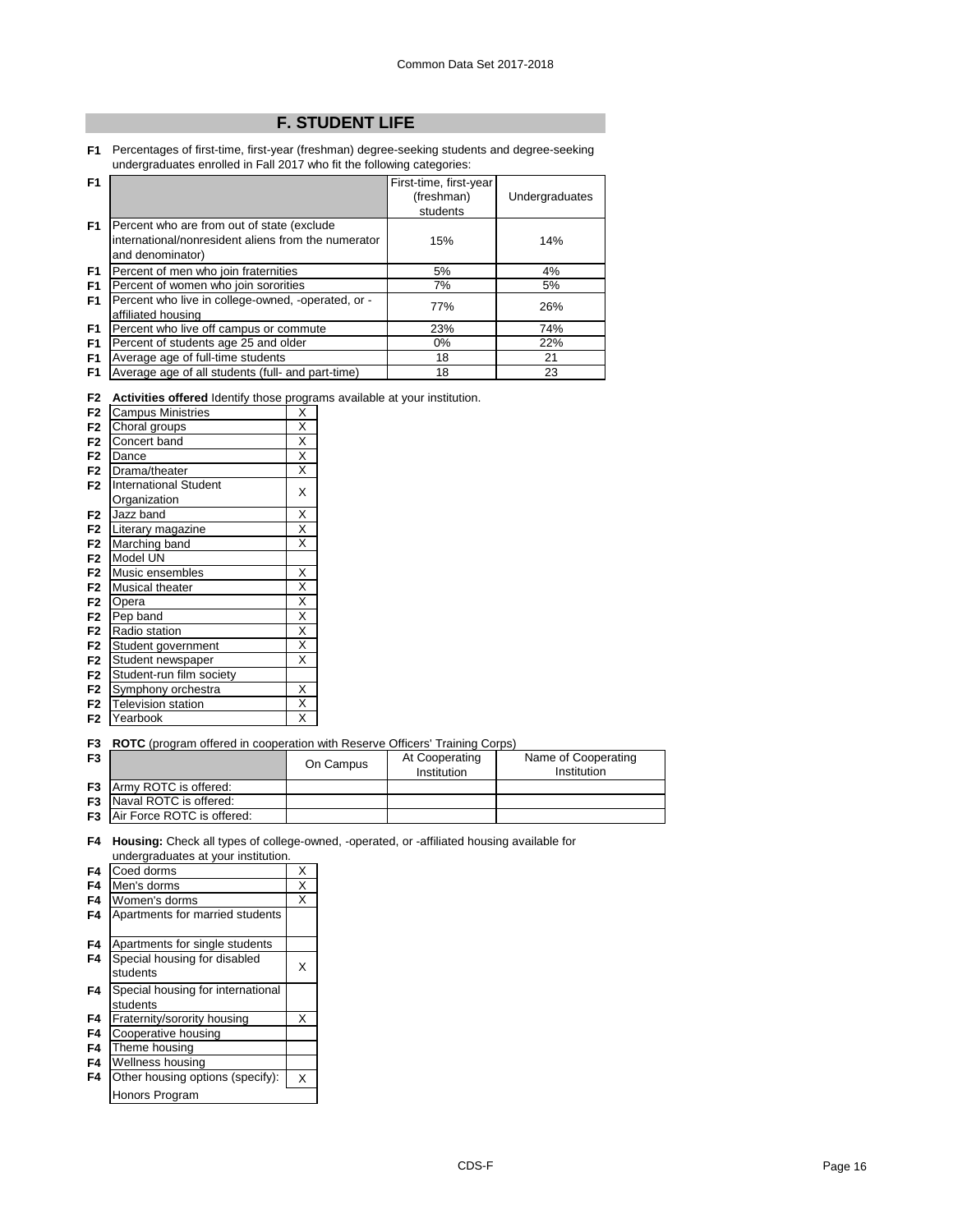# **G. ANNUAL EXPENSES**

**G0** Please provide the URL of your institution's net price calculator:

**Provide 2018-2019 academic year costs of attendance for the following categories that are applicable to your institution.**

Check here if your institution's 2018-2019 academic year costs of attendance are not available at this time and provide an approximate date (i.e., month/day) when your institution's final 2018-2019 academic year costs of attendance will be available:

**G1 Undergraduate full-time tuition, required fees, room and board List the typical tuition, required fees, and room and board for a full-time undergraduate student for the FULL 2018-2019 academic year (30 semester or 45 quarter hours for institutions that derive annual tuition by multiplying credit hour cost by number of credits). A full academic year refers to the period of time generally extending from September to June; usually equated to two semesters, two trimesters, three quarters, or the period covered by a four-one-four plan. Room and board is defined as double occupancy and 19 meals per week or the maximum meal plan. Required fees include only charges that all full-time students must pay that are not included in tuition (e.g., registration, health, or activity fees.) Do not include optional fees (e.g., parking, laboratory use).**

| G <sub>1</sub> |                                                       | First-Year | Undergraduates |
|----------------|-------------------------------------------------------|------------|----------------|
| G <sub>1</sub> | PRIVATE INSTITUTIONS                                  |            |                |
|                | Tuition:                                              |            |                |
| G1             | PUBLIC INSTITUTIONS                                   |            |                |
|                | Tuition:                                              |            |                |
|                | In-district                                           | \$6,097    | \$6,097        |
| G <sub>1</sub> | PUBLIC INSTITUTIONS                                   |            |                |
|                | In-state (out-of-district):                           | \$6,097    | \$6,097        |
| G1             | PUBLIC INSTITUTIONS                                   |            |                |
|                | Out-of-state:                                         | \$7,724    | \$7,724        |
| G1             | NONRESIDENT ALIENS                                    |            |                |
|                | Tuition:                                              | \$20,523   | \$20,523       |
|                |                                                       |            |                |
| G <sub>1</sub> | <b>REQUIRED FEES:</b>                                 | \$2,752    | \$2,752        |
|                |                                                       |            |                |
| G <sub>1</sub> | ROOM AND BOARD:                                       |            |                |
|                | (on-campus)                                           | \$7,196    | \$7,196        |
| G1             | <b>ROOM ONLY:</b>                                     |            |                |
|                | (on-campus)                                           |            |                |
| G1             | <b>BOARD ONLY:</b>                                    |            |                |
|                | (on-campus meal plan)                                 |            |                |
|                |                                                       |            |                |
| G <sub>1</sub> | Comprehensive tuition and room and board fee (if your |            |                |
|                | college cannot provide separate tuition and room and  |            |                |
|                | board fees):                                          |            |                |
|                |                                                       |            |                |

**G1** Other: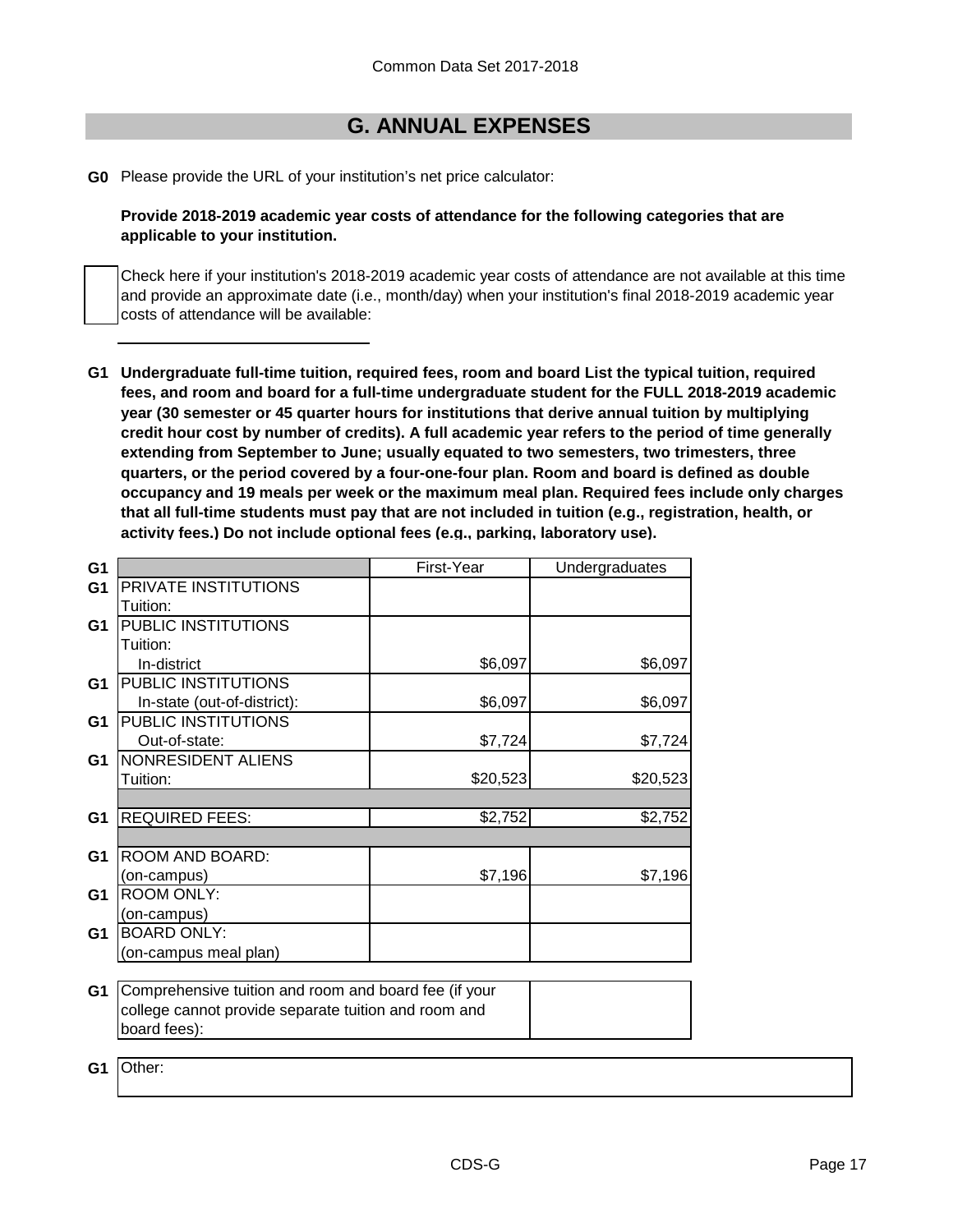| G <sub>2</sub> |                                                                                                           | Minimum | Maximum |
|----------------|-----------------------------------------------------------------------------------------------------------|---------|---------|
| G <sub>2</sub> | Number of credits per term a student can take for the<br>stated full-time tuition                         | 15      | 15      |
|                |                                                                                                           |         |         |
| G <sub>3</sub> |                                                                                                           | Yes     | No.     |
| G <sub>3</sub> | Do tuition and fees vary by year of study (e.g., sophomore,<br>junior, senior)?                           |         | X       |
|                |                                                                                                           |         |         |
| G4             |                                                                                                           | Yes     | No.     |
| G4             | Do tuition and fees vary by undergraduate instructional<br>program?                                       | Χ       |         |
| G <sub>4</sub> |                                                                                                           | %       |         |
| G4             | If yes, what percentage of full-time undergraduates pay<br>more than the tuition and fees reported in G1? | 31%     |         |

**G5** Provide the estimated expenses for a typical full-time undergraduate student:

| G <sub>5</sub> |                                                                                                | Residents | Commuters<br>(living at home) | Commuters<br>(not living at home) |
|----------------|------------------------------------------------------------------------------------------------|-----------|-------------------------------|-----------------------------------|
| G <sub>5</sub> | Books and supplies                                                                             | \$1,000   | \$1,000                       | \$1,000                           |
| G <sub>5</sub> | Room only                                                                                      |           |                               |                                   |
| G5             | Board only                                                                                     |           |                               |                                   |
| G5             | Room and board total (if your<br>college cannot provide separate<br>room and board figures for |           |                               |                                   |
|                | commuters not living at home):                                                                 |           |                               | \$8,582                           |
| G5             | Transportation                                                                                 | \$2,392   | \$2,704                       | \$2,704                           |
| G5             | Other expenses                                                                                 | \$2,150   | \$2,150                       | \$2,150                           |

**G6** Undergraduate per-credit-hour charges (tuition only)

| G <sub>6</sub> | <b>PRIVATE INSTITUTIONS:</b> |          |
|----------------|------------------------------|----------|
| G6             | <b>PUBLIC INSTITUTIONS</b>   |          |
|                | In-district:                 | \$241.58 |
| G6             | <b>PUBLIC INSTITUTIONS</b>   |          |
|                | In-state (out-of-district):  | \$241.58 |
| G6             | <b>PUBLIC INSTITUTIONS</b>   |          |
|                | Out-of-state:                | \$301.82 |
| G <sub>6</sub> | NONRESIDENT ALIENS:          |          |
|                |                              | \$738.87 |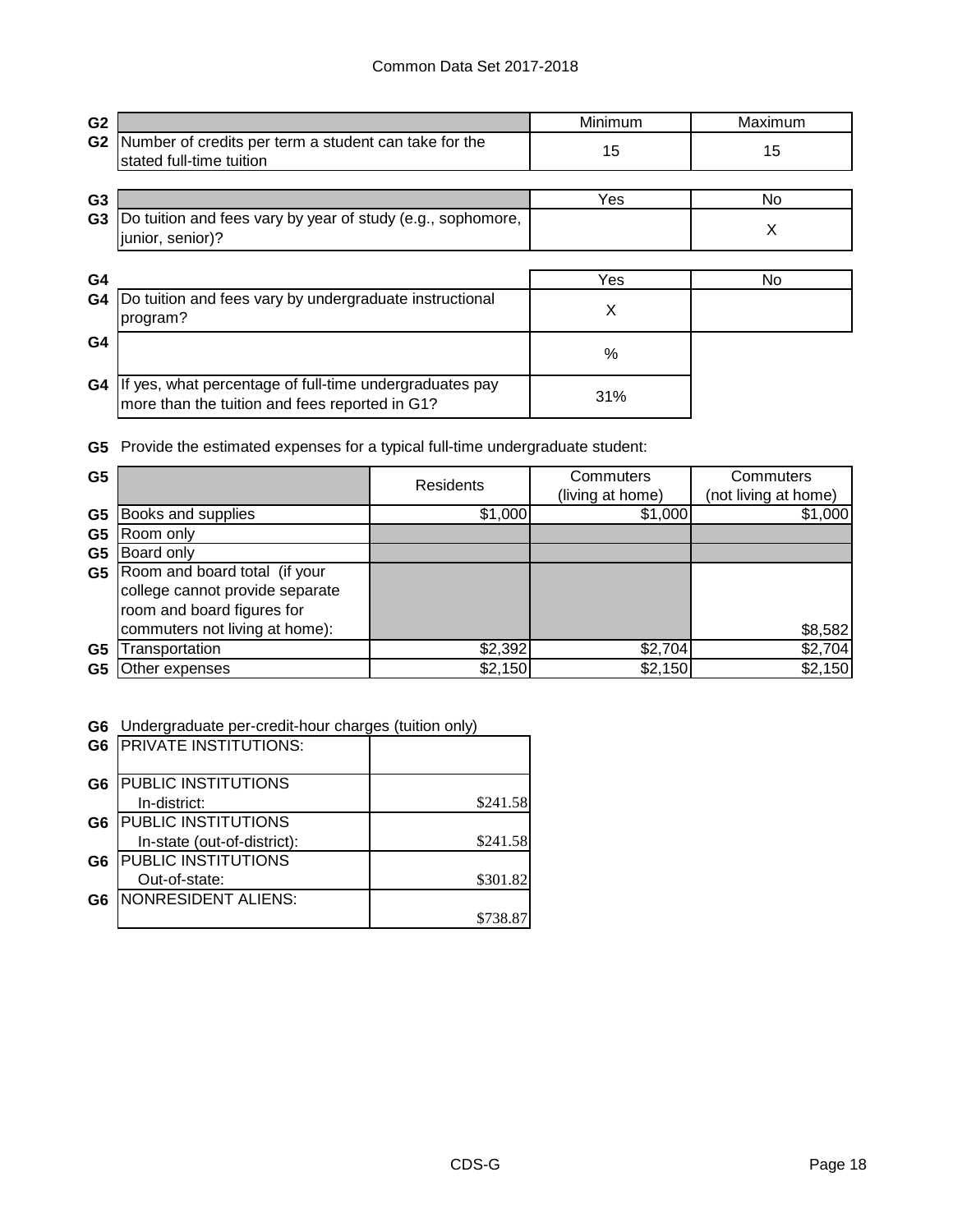# **H. FINANCIAL AID**

# **Aid Awarded to Enrolled Undergraduates**

Enter total dollar amounts awarded to enrolled full-time and less than full-time degree-seeking undergraduates (using the same cohort reported in CDS Question B1, "total degree-seeking" undergraduates) in the following categories. (Note: If the data being reported are final figures for the 2016- 2017 academic year (see the next item below), use the 2016-2017 academic year's CDS Question B1 cohort.) Include aid awarded to international students (i.e., those not qualifying for federal aid). Aid that is non-need-based but that was used to meet need should be reported in the need-based aid columns. (For a suggested order of precedence in assigning categories of aid to cover need, see the entry for "nonneed-based scholarship or grant aid" on the last page of the definitions section.)

| H1 |                                                                                                 | 2017-2018<br>estimated | 2016-2017<br>final |
|----|-------------------------------------------------------------------------------------------------|------------------------|--------------------|
| H1 | Indicate the academic year for which data are reported for items H1,<br>IH2. H2A, and H6 below: |                        |                    |

**H3** Which needs-analysis methodology does your institution use in awarding institutional aid?

| H <sub>3</sub> | Federal methodology (FM)            |  |
|----------------|-------------------------------------|--|
|                | H3   Institutional methodology (IM) |  |
| H <sub>3</sub> | Both FM and IM                      |  |

|              | (Include non-need-<br>based aid used to<br>meet need.)                                                                                                                                                                                                                                                                                                                                                                                                                                                                                                                                                                                                                                                                                                                                                                                                                        | based \$<br>(Exclude non-need-<br>based aid used to<br>meet need.) |
|--------------|-------------------------------------------------------------------------------------------------------------------------------------------------------------------------------------------------------------------------------------------------------------------------------------------------------------------------------------------------------------------------------------------------------------------------------------------------------------------------------------------------------------------------------------------------------------------------------------------------------------------------------------------------------------------------------------------------------------------------------------------------------------------------------------------------------------------------------------------------------------------------------|--------------------------------------------------------------------|
|              |                                                                                                                                                                                                                                                                                                                                                                                                                                                                                                                                                                                                                                                                                                                                                                                                                                                                               |                                                                    |
|              | \$11,079,652                                                                                                                                                                                                                                                                                                                                                                                                                                                                                                                                                                                                                                                                                                                                                                                                                                                                  | \$0                                                                |
|              | \$7,818,272                                                                                                                                                                                                                                                                                                                                                                                                                                                                                                                                                                                                                                                                                                                                                                                                                                                                   | \$0                                                                |
|              |                                                                                                                                                                                                                                                                                                                                                                                                                                                                                                                                                                                                                                                                                                                                                                                                                                                                               | \$1,716,525                                                        |
|              |                                                                                                                                                                                                                                                                                                                                                                                                                                                                                                                                                                                                                                                                                                                                                                                                                                                                               | \$991,919                                                          |
|              | \$22,126,402                                                                                                                                                                                                                                                                                                                                                                                                                                                                                                                                                                                                                                                                                                                                                                                                                                                                  | \$2,708,444                                                        |
|              |                                                                                                                                                                                                                                                                                                                                                                                                                                                                                                                                                                                                                                                                                                                                                                                                                                                                               |                                                                    |
|              | \$18,408,336                                                                                                                                                                                                                                                                                                                                                                                                                                                                                                                                                                                                                                                                                                                                                                                                                                                                  | \$6,590,826                                                        |
|              | \$580,126                                                                                                                                                                                                                                                                                                                                                                                                                                                                                                                                                                                                                                                                                                                                                                                                                                                                     |                                                                    |
|              |                                                                                                                                                                                                                                                                                                                                                                                                                                                                                                                                                                                                                                                                                                                                                                                                                                                                               |                                                                    |
|              | \$35,295                                                                                                                                                                                                                                                                                                                                                                                                                                                                                                                                                                                                                                                                                                                                                                                                                                                                      | \$0                                                                |
|              |                                                                                                                                                                                                                                                                                                                                                                                                                                                                                                                                                                                                                                                                                                                                                                                                                                                                               | \$6,590,826                                                        |
|              |                                                                                                                                                                                                                                                                                                                                                                                                                                                                                                                                                                                                                                                                                                                                                                                                                                                                               |                                                                    |
|              | \$482,958                                                                                                                                                                                                                                                                                                                                                                                                                                                                                                                                                                                                                                                                                                                                                                                                                                                                     | \$1,736,699                                                        |
|              |                                                                                                                                                                                                                                                                                                                                                                                                                                                                                                                                                                                                                                                                                                                                                                                                                                                                               |                                                                    |
|              |                                                                                                                                                                                                                                                                                                                                                                                                                                                                                                                                                                                                                                                                                                                                                                                                                                                                               |                                                                    |
|              |                                                                                                                                                                                                                                                                                                                                                                                                                                                                                                                                                                                                                                                                                                                                                                                                                                                                               | \$1,295,584                                                        |
| Parent Loans | <b>Scholarships/Grants</b><br>State (i.e., all states, not only the state in which your institution is<br>Institutional: Endowed scholarships, annual gifts and tuition funded<br>grants, awarded by the college, excluding athletic aid and tuition<br>waivers (which are reported below).<br>Scholarships/grants from external sources (e.g., Kiwanis, National<br>Merit) not awarded by the college<br><b>Total Scholarships/Grants</b><br>Student loans from all sources (excluding parent loans)<br><b>Federal Work-Study</b><br>State and other (e.g., institutional) work-study/employment (Note:<br>Excludes Federal Work-Study captured above.)<br><b>Total Self-Help</b><br><b>Tuition Waivers</b><br>Reporting is optional. Report tuition waivers in this row if you choose<br>to report them. Do not report tuition waivers elsewhere.<br><b>Athletic Awards</b> | \$1,946,162<br>\$1,282,316<br>\$19,023,757<br>\$799,285            |

**H2 Number of Enrolled Students Awarded Aid:** List the number of degree-seeking full-time and less-thanfull-time undergraduates who applied for and were awarded financial aid from any source. **Aid that is nonneed-based but that was used to meet need should be counted as need-based aid.** Numbers should reflect the cohort awarded the dollars reported in H1. Note: In the chart below, students may be counted in more than one row, and full-time freshmen should also be counted as full-time undergraduates.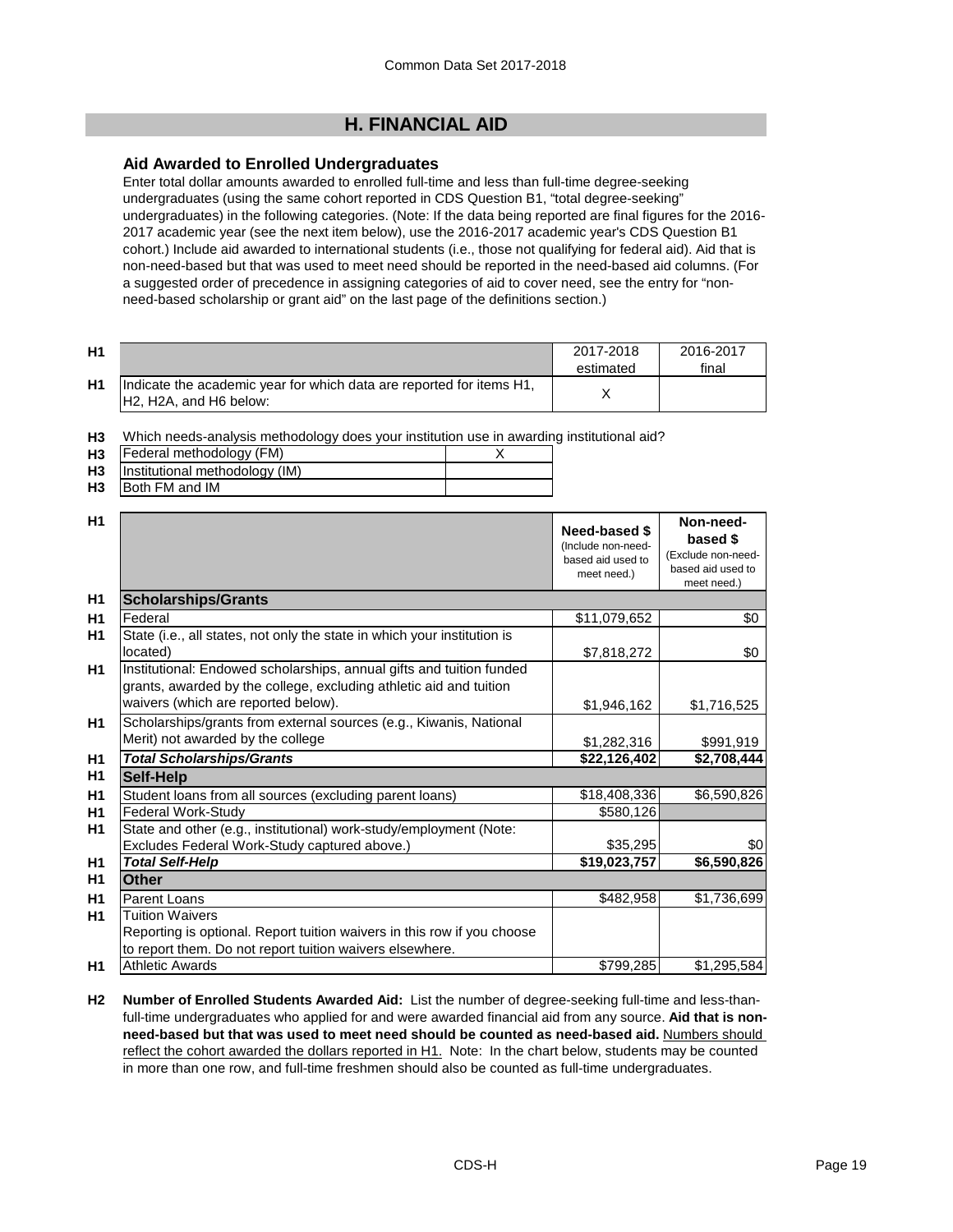| H <sub>2</sub> |                   |                                                                                                                                                                                                                                                                                              | <b>First-time</b><br><b>Full-time</b><br>Freshmen | <b>Full-time</b><br>Undergraduate<br>(Incl. Fresh.) | <b>Less Than</b><br><b>Full-time</b><br>Undergraduate |
|----------------|-------------------|----------------------------------------------------------------------------------------------------------------------------------------------------------------------------------------------------------------------------------------------------------------------------------------------|---------------------------------------------------|-----------------------------------------------------|-------------------------------------------------------|
| H <sub>2</sub> |                   | a) Number of degree-seeking undergraduate students<br>(CDS Item B1 if reporting on Fall 2017 cohort)                                                                                                                                                                                         | 1228                                              | 5615                                                | 1768                                                  |
| H <sub>2</sub> |                   | b) Number of students in line a who applied for need-<br>based financial aid                                                                                                                                                                                                                 | 1078                                              | 4354                                                | 1008                                                  |
| H <sub>2</sub> |                   | c) Number of students in line <b>b</b> who were determined to<br>have financial need                                                                                                                                                                                                         | 820                                               | 3506                                                | 883                                                   |
| H <sub>2</sub> |                   | d) Number of students in line c who were awarded any<br>financial aid                                                                                                                                                                                                                        | 795                                               | 3402                                                | 827                                                   |
| H <sub>2</sub> |                   | e) Number of students in line <b>d</b> who were awarded any<br>need-based scholarship or grant aid                                                                                                                                                                                           | 644                                               | 2763                                                | 667                                                   |
| H <sub>2</sub> | f)                | Number of students in line <b>d</b> who were awarded any<br>need-based self-help aid                                                                                                                                                                                                         | 496                                               | 2303                                                | 557                                                   |
| H <sub>2</sub> |                   | g) Number of students in line <b>d</b> who were awarded any<br>non-need-based scholarship or grant aid                                                                                                                                                                                       | 441                                               | 1249                                                | 722                                                   |
| H <sub>2</sub> |                   | h) Number of students in line <b>d</b> whose need was fully met<br>(exclude PLUS loans, unsubsidized loans, and private<br>alternative loans)                                                                                                                                                | 91                                                | 298                                                 | 17                                                    |
| H <sub>2</sub> | $\vert i \rangle$ | On average, the percentage of need that was met of<br>students who were awarded any need-based aid.<br>Exclude any aid that was awarded in excess of need as<br>well as any resources that were awarded to replace<br>EFC (PLUS loans, unsubsidized loans, and private<br>alternative loans) | 63.7%                                             | 57.8%                                               | 40.4%                                                 |
| H <sub>2</sub> |                   | The average financial aid package of those in line d.<br>Exclude any resources that were awarded to replace<br>EFC (PLUS loans, unsubsidized loans, and private<br>alternative loans)                                                                                                        | \$9,767                                           | \$8,975                                             | \$5,461                                               |
| H <sub>2</sub> | $\mathsf{k}$      | Average need-based scholarship and grant award of<br>those in line e                                                                                                                                                                                                                         | \$7,298                                           | \$6,088                                             | \$3,229                                               |
| H <sub>2</sub> | II)               | Average need-based self-help award (excluding PLUS<br>loans, unsubsidized loans, and private alternative loans)<br>of those in line f                                                                                                                                                        | \$3,309                                           | \$4,150                                             | \$3,939                                               |
| H <sub>2</sub> |                   | m) Average need-based loan (excluding PLUS loans,<br>unsubsidized loans, and private alternative loans) of<br>those in line f who were awarded a need-based loan                                                                                                                             | 2,991<br>\$                                       | 3,893<br>\$                                         | 3,895<br>\$                                           |

**H2A Number of Enrolled Students Awarded Non-need-based Scholarships and Grants**: List the number of degree-seeking full-time and less-than-full-time undergraduates who had no financial need and who were awarded institutional non-need-based scholarship or grant aid. Numbers should reflect the cohort awarded the dollars reported in H1. Note: In the chart below, students may be counted in more than one row, and full-time freshmen should also be counted as full-time undergraduates.

| H2A               |                                                                                                                                                                                                                  | <b>First-time</b><br><b>Full-time</b><br><b>Freshmen</b> | <b>Full-time</b><br>Undergrad<br>(Incl. Fresh.) | <b>Less Than</b><br><b>Full-time</b><br>Undergrad |
|-------------------|------------------------------------------------------------------------------------------------------------------------------------------------------------------------------------------------------------------|----------------------------------------------------------|-------------------------------------------------|---------------------------------------------------|
| $H2A \ln b$       | Number of students in line a who had no financial need<br>and who were awarded institutional non-need-based<br>scholarship or grant aid (exclude those who were<br>awarded athletic awards and tuition benefits) | 169                                                      | 668                                             | 59                                                |
| $H2A$ (o)         | Average dollar amount of institutional non-need-based<br>scholarship and grant aid awarded to students in line n                                                                                                 | \$<br>1,599                                              | \$2,286                                         | S<br>1,404                                        |
| $H2A$ $ p\rangle$ | Number of students in line a who were awarded an<br>institutional non-need-based athletic scholarship or<br>grant                                                                                                | 76                                                       | 310                                             | 10                                                |
| $H2A$ $q$         | Average dollar amount of institutional non-need-based<br>athletic scholarships and grants awarded to students in<br>line <b>p</b>                                                                                | \$<br>6,808                                              | 6,682<br>\$                                     | 2,332                                             |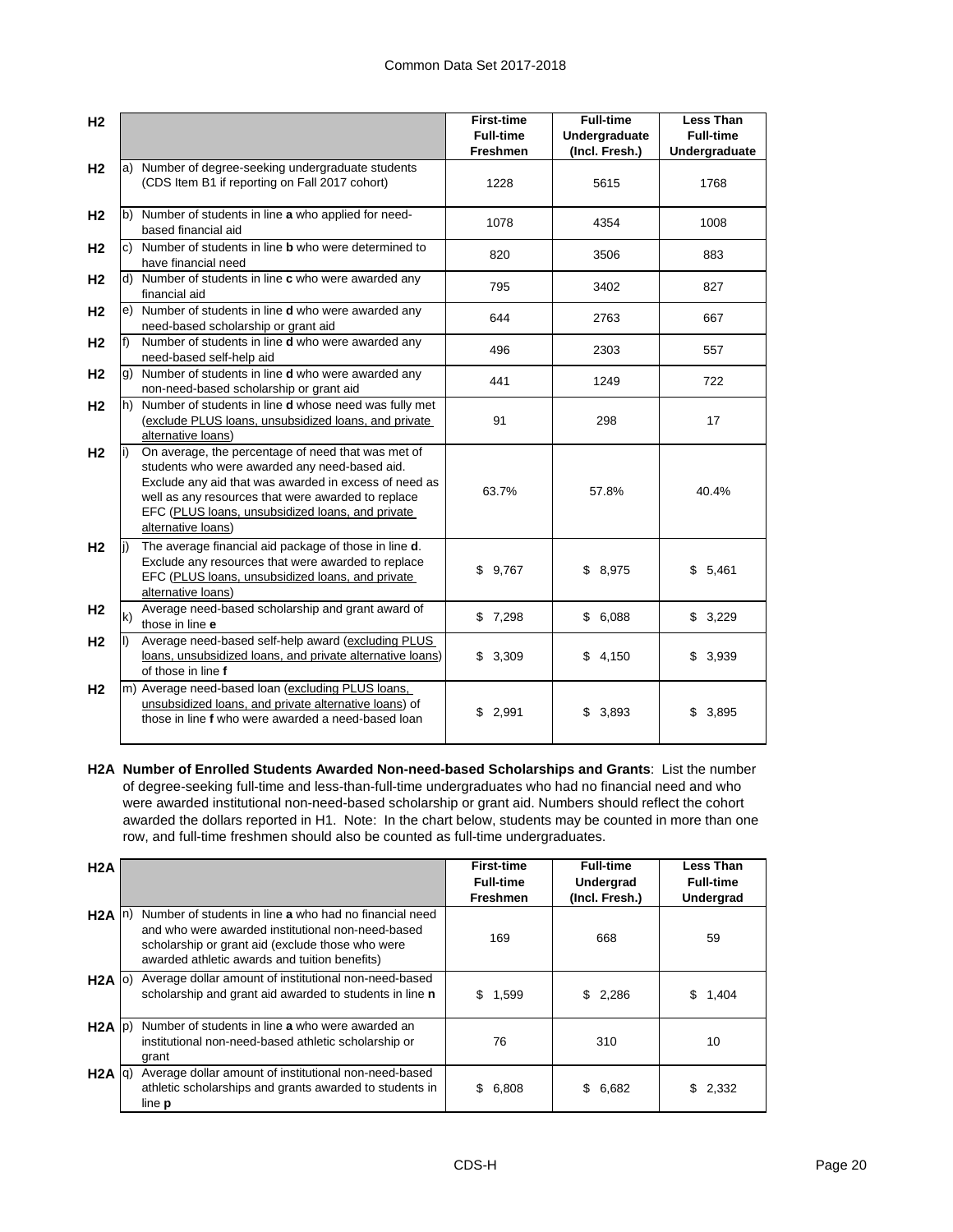### **H3** Incorporated into H1 above.

**Note:** These are the graduates and loan types to include and exclude in order to fill out CDS H4 and H5.

Include: \* 2017 undergraduate class: all students who started at your institution as firsttime students and received a bachelor's degree between July 1, 2016 and June 30, 2017.

\* only loans made to students who borrowed

- while enrolled at your institution.
- \* co-signed loans.

Exclude: \* students who transferred in.

- \* money borrowed at other institutions.
- \* parent loans

\* students who did not graduate or who graduated with another degree or certificate (but no bachelor's degree)

| H4 Provide the number of students in the 2017 undergraduate class who started at your     |
|-------------------------------------------------------------------------------------------|
| linstitution as first-time students and received a bachelor's degree between July 1, 2016 |
| and June 30, 2017. Exclude students who transferred into your institution                 |

Number and percent of students in class (defined in H4 above) borrowing from federal, non-federal, and any loan sources, and the average (or mean) amount borrowed. NOTE: The "Average per-undergraduate-borrower cumulative principal borrowed," is designed to provide better information about student borrowing from federal and nonfederal (institutional, state, commercial) sources. The numbers, percentages, and averages for each row should be based only on the loan source specified for the particular row. For example, the federal loans average (row b) should only be the cumulative average of federal loans and the private loans average (row e) should only be the cumulative average of private loans.

| <b>Source/Type of Loan</b>                                                                                                                                                                                                                                | Number in the<br>class (defined in<br>H <sub>4</sub> above) who<br><b>borrowed</b> from<br>specified in the<br>first column | Percent of the<br>class (defined<br>above) who<br>borrowed from<br>the types of<br>the types of loans loans specified in<br>the first column<br>$(nearest 1\%)$ | Average per-<br>undergraduate-<br>borrower<br>cumulative<br>principal<br>borrowed from<br>the types of loans<br>specified in the<br>first column<br>(nearest \$1) |
|-----------------------------------------------------------------------------------------------------------------------------------------------------------------------------------------------------------------------------------------------------------|-----------------------------------------------------------------------------------------------------------------------------|-----------------------------------------------------------------------------------------------------------------------------------------------------------------|-------------------------------------------------------------------------------------------------------------------------------------------------------------------|
| a) Any loan program: Federal Perkins, Federal Stafford<br>Subsidized and Unsubsidized, institutional, state, private<br>loans that your institution is aware of, etc. Include both<br>Federal Direct Student Loans and Federal Family<br>Education Loans. | 418                                                                                                                         | 61.30%                                                                                                                                                          | \$22,569                                                                                                                                                          |
| b) Federal loan programs: Federal Perkins, Federal<br>Stafford Subsidized and Unsubsidized. Include both<br>Federal Direct Student Loans and Federal Family<br>Education Loans.                                                                           | 416                                                                                                                         | 61.00%                                                                                                                                                          | \$21,676                                                                                                                                                          |
| c) Institutional loan programs.                                                                                                                                                                                                                           | $\Omega$                                                                                                                    | $0.00\%$                                                                                                                                                        | N/A                                                                                                                                                               |
| d) State loan programs.                                                                                                                                                                                                                                   | 14                                                                                                                          | 2.10%                                                                                                                                                           | \$21,755                                                                                                                                                          |

**H5**

**682**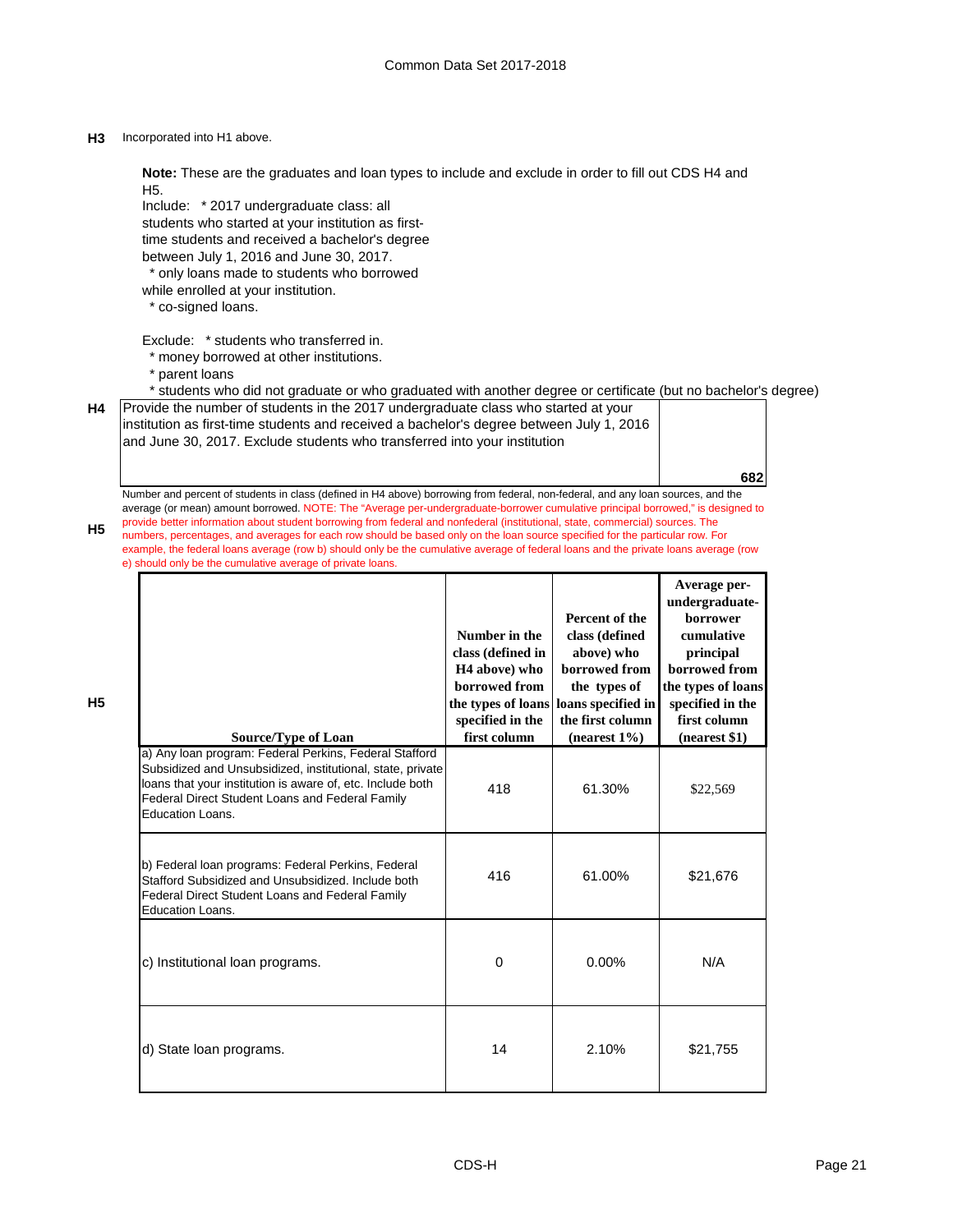| e) Private student loans made by a bank or<br>lender. | 14 | 2.10% | \$8,002 |
|-------------------------------------------------------|----|-------|---------|
|-------------------------------------------------------|----|-------|---------|

**Aid to Undergraduate Degree-seeking Nonresident Aliens** (Note: Report numbers and dollar amounts for the same academic year checked in item H1.)

**H6** Indicate your institution's policy regarding institutional scholarship and grant aid for undergraduate degreeseeking nonresident aliens:

| <b>H6</b> | Institutional need-based scholarship or grant aid is available          |  |
|-----------|-------------------------------------------------------------------------|--|
|           | H6   Institutional non-need-based scholarship or grant aid is available |  |
| H6        | Institutional scholarship or grant aid is not available                 |  |

**H6** If institutional financial aid is available for undergraduate degree-seeking nonresident aliens, provide the number of undergraduate degree-seeking nonresident aliens who were awarded need-based or non-need-based aid:

**H6** Average dollar amount of institutional financial aid awarded to undergraduate degreeseeking nonresident aliens:

**H6** Total dollar amount of institutional financial aid awarded to undergraduate degreeseeking nonresident aliens:

**H7** Check off all financial aid forms nonresident alien first-year financial aid applicants must submit:

| <b>H7</b> | Institution's own financial aid form              |  |
|-----------|---------------------------------------------------|--|
| <b>H7</b> | <b>ICSS/Financial Aid PROFILE</b>                 |  |
| <b>H7</b> | International Student's Financial Aid Application |  |
| <b>H7</b> | International Student's Certification of Finances |  |
| <b>H7</b> | Other (specify):                                  |  |
|           |                                                   |  |

# **Process for First-Year/Freshman Students**

**H8** Check off all financial aid forms domestic first-year (freshman) financial aid applicants must submit:

| H <sub>8</sub> | <b>FAFSA</b>                         |  |
|----------------|--------------------------------------|--|
| H <sub>8</sub> | Institution's own financial aid form |  |
| H <sub>8</sub> | <b>CSS/Financial Aid PROFILE</b>     |  |
| H <sub>8</sub> | State aid form                       |  |
| H <sub>8</sub> | Noncustodial PROFILE                 |  |
| H <sub>8</sub> | Business/Farm Supplement             |  |
| H <sub>8</sub> | Other (specify):                     |  |
|                |                                      |  |

**H9** Indicate filing dates for first-year (freshman) students:

| <b>H9</b>      | Priority date for filing required financial aid forms:             |  |
|----------------|--------------------------------------------------------------------|--|
| H <sub>9</sub> | Deadline for filing required financial aid forms:                  |  |
| H9             | No deadline for filing required forms (applications processed on a |  |
|                | rolling basis):                                                    |  |
|                |                                                                    |  |

**H10** Indicate notification dates for first-year (freshman) students (answer a or b):

|                 | H <sub>10</sub> a) Students notified on or about (date): |     |    |
|-----------------|----------------------------------------------------------|-----|----|
| H <sub>10</sub> |                                                          | Yes | No |
|                 | H <sub>10</sub> b) Students notified on a rolling basis: |     |    |
| H <sub>10</sub> | If yes, starting date:                                   | 3/1 |    |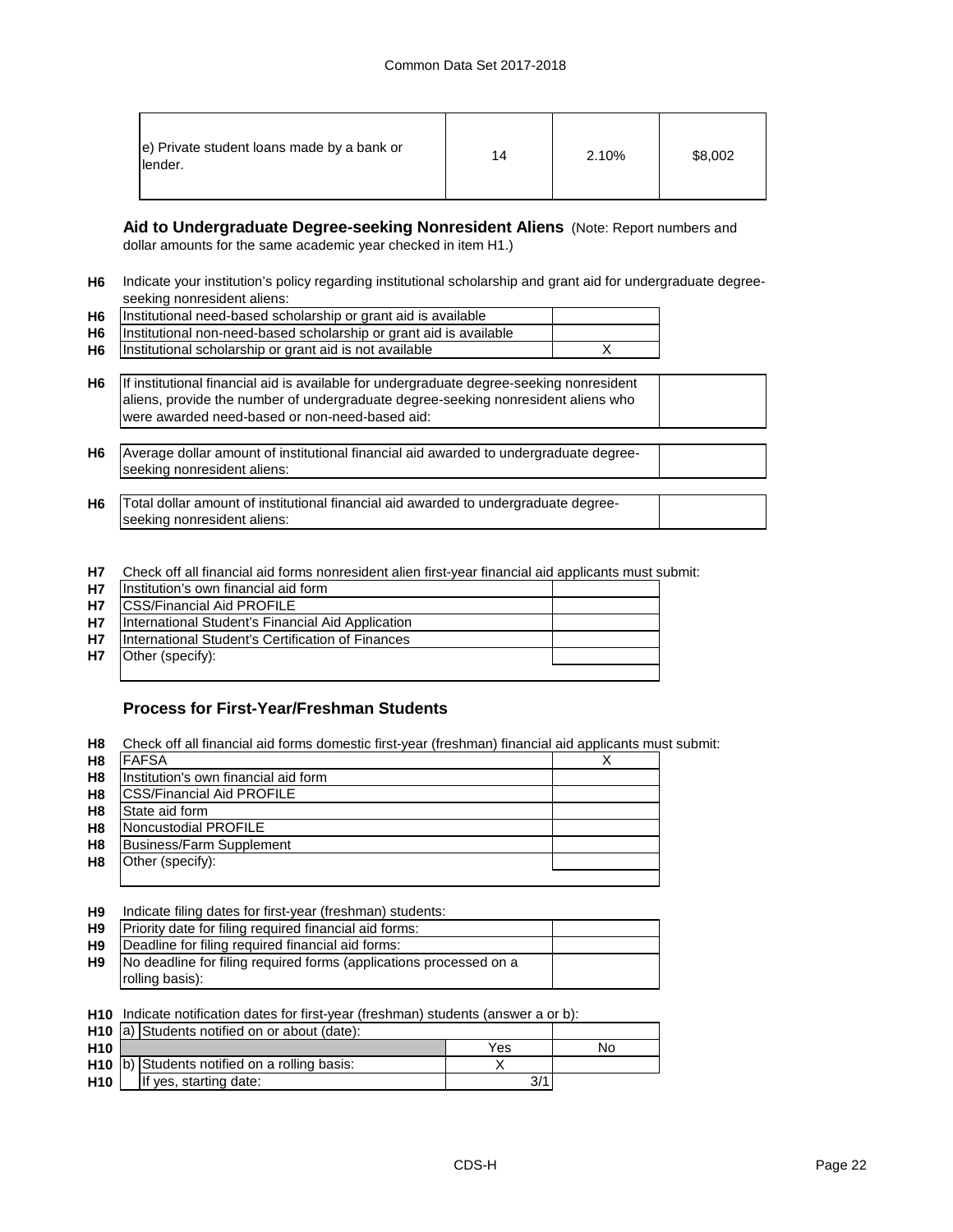**H11** Indicate reply dates:

|                           | H11 Students must reply by (date): |      |
|---------------------------|------------------------------------|------|
| H <sub>11</sub> or within | weeks of notification.             | 2.00 |

# **Types of Aid Available**

Please check off all types of aid available to undergraduates at your institution:

**H12** Loans

**H12** FEDERAL DIRECT STUDENT LOAN PROGRAM (DIRECT LOAN)

| <b>H12</b> Direct Subsidized Stafford Loans   |  |
|-----------------------------------------------|--|
| <b>H12</b> Direct Unsubsidized Stafford Loans |  |
| <b>H12 Direct PLUS Loans</b>                  |  |

| <b>H12</b> Federal Perkins Loans                      |  |
|-------------------------------------------------------|--|
| <b>H12</b> Federal Nursing Loans                      |  |
| <b>H12</b> State Loans                                |  |
| H12 College/university loans from institutional funds |  |
| H12 Other (specify):                                  |  |
|                                                       |  |

# **H13** Scholarships and Grants

|                 | <b>H13</b> NEED-BASED:                                                   |   |
|-----------------|--------------------------------------------------------------------------|---|
|                 | H <sub>13</sub> Federal Pell                                             | X |
| H <sub>13</sub> | <b>ISEOG</b>                                                             | X |
|                 | H <sub>13</sub> State scholarships/grants                                | X |
|                 | <b>H13</b> Private scholarships                                          | X |
|                 | H13 College/university scholarship or grant aid from institutional funds | Χ |
|                 | <b>H13</b> United Negro College Fund                                     |   |
|                 | H13 Federal Nursing Scholarship                                          |   |
|                 | <b>H13</b> Other (specify):                                              |   |
|                 |                                                                          |   |

**H14** Check off criteria used in awarding institutional aid. Check all that apply.

| H <sub>14</sub> |                          | Non-Need Based | Need-Based |
|-----------------|--------------------------|----------------|------------|
| H <sub>14</sub> | Academics                | Х              | Х          |
| H <sub>14</sub> | Alumni affiliation       |                |            |
| H <sub>14</sub> | Art                      | Χ              | Χ          |
| H <sub>14</sub> | <b>Athletics</b>         | Χ              |            |
| H <sub>14</sub> | Job skills               |                |            |
| H <sub>14</sub> | <b>ROTC</b>              |                |            |
| H <sub>14</sub> | Leadership               | Χ              |            |
| H <sub>14</sub> | Minority status          |                |            |
| H <sub>14</sub> | Music/drama              | Χ              |            |
| H <sub>14</sub> | Religious affiliation    |                |            |
| H <sub>14</sub> | State/district residency |                |            |

**H15** If your institution has recently implemented any major financial aid policy, program, or initiative to make your institution more affordable to incoming students such as replacing loans with grants, or waiving costs for families below a certain income level please provide details below: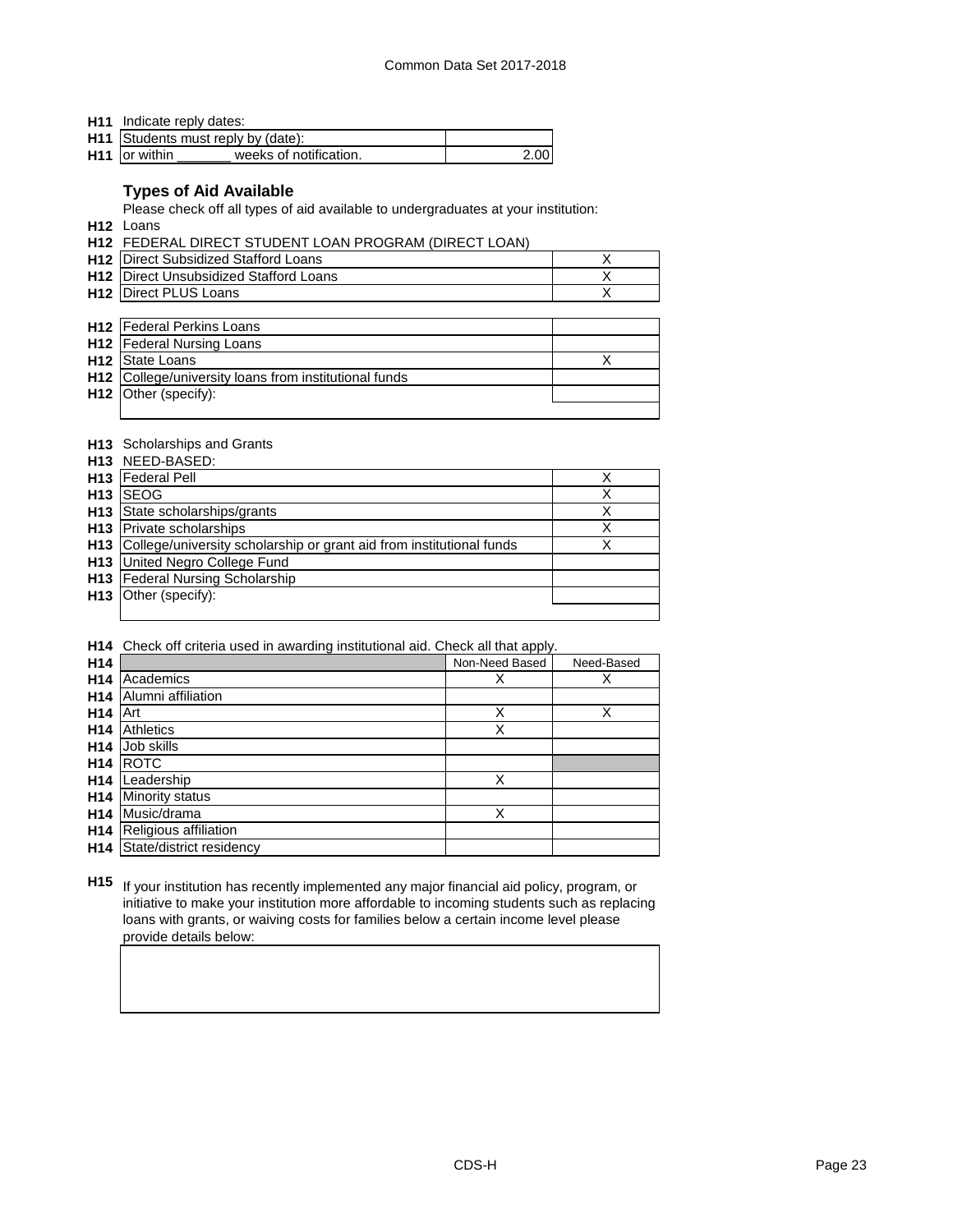# **I. INSTRUCTIONAL FACULTY AND CLASS SIZE**

# **Please report the number of instructional faculty members in each category for Fall 2017. Include faculty who are on your institution's payroll on the census date your institution uses for**

#### **I1 IPEDS/AAUP.**

The following definition of full-time instructional faculty is used by the American Association of University Professors (AAUP) in its annual Faculty Compensation Survey (the part time definitions are not used by AAUP). Instructional Faculty is defined as those members of the instructional-research staff whose major regular assignment is instruction, including those with released time for research. Use the chart below to determine inclusions and exclusions:

|                                                                                                                                                                                                                                          | Full-time | Part-time                                                                       |
|------------------------------------------------------------------------------------------------------------------------------------------------------------------------------------------------------------------------------------------|-----------|---------------------------------------------------------------------------------|
| (a) instructional faculty in preclinical and clinical medicine, faculty who are not paid (e.g.,<br>those who donate their services or are in the military), or research-only faculty, post-<br>doctoral fellows, or pre-doctoral fellows | Exclude   | Include only if<br>they teach one<br>or more non-<br>clinical credit<br>courses |
| (b) administrative officers with titles such as dean of students, librarian, registrar, coach,<br>and the like, even though they may devote part of their time to classroom instruction and<br>may have faculty status                   | Exclude   | Include if they<br>teach one or<br>more non-<br>clinical credit<br>courses      |
| (c) other administrators/staff who teach one or more non-clinical credit courses even<br>though they do not have faculty status                                                                                                          | Exclude   | Include                                                                         |
| (d) undergraduate or graduate students who assist in the instruction of courses, but<br>have titles such as teaching assistant, teaching fellow, and the like                                                                            | Exclude   | Exclude                                                                         |
| (e) faculty on sabbatical or leave with pay                                                                                                                                                                                              | Include   | Exclude                                                                         |
| (f) faculty on leave without pay                                                                                                                                                                                                         | Exclude   | Exclude                                                                         |
| (g) replacement faculty for faculty on sabbatical leave or leave with pay                                                                                                                                                                | Exclude   | Include                                                                         |

*Full-time instructional faculty:* faculty employed on a full-time basis for instruction (including those with released time for research)

*Part-time instructional faculty:* Adjuncts and other instructors being paid solely for part-time classroom instruction. Also includes full-time faculty teaching less than two semesters, three quarters, two trimesters, or two four-month sessions. Employees who are not considered full-time instructional faculty but who teach one or more non-clinical credit courses may be counted as part-time faculty.

*Minority faculty: includes faculty who designate themselves as Black, non-Hispanic; American Indian or Alaska Native; Asian, Native Hawaiian or other Pacific Islander, or Hispanic.* 

*Doctorate: includes such degrees as Doctor of Philosophy, Doctor of Education, Doctor of Juridical Science, and Doctor of Public Health in any field such as arts, sciences, education, engineering, business, and public administration. Also includes terminal degrees formerly designated as "first professional," including dentistry (DDS or DMD), medicine (MD), optometry (OD), osteopathic medicine (DO), pharmacy (DPharm or BPharm), podiatric medicine (DPM), veterinary medicine (DVM), chiropractic (DC or DCM), or law (JD).*

*Terminal degree:* the highest degree in a field: example, M. Arch (architecture) and MFA (master of fine arts).

| $\mathsf{I}$ |                                                         | Full-Time | Part-Time | Total           |
|--------------|---------------------------------------------------------|-----------|-----------|-----------------|
| $\mathsf{I}$ | Total number of instructional faculty                   | 342       | 102       | 444             |
| $\mathbf{I}$ | Total number who are members of minority groups         | -49       |           | 58 <sub>l</sub> |
| $\mathbf{I}$ | Total number who are women                              | 157       | 54        | 211             |
| $\mathbf{I}$ | Total number who are men                                | 185       | 48        | 233             |
| $\mathsf{I}$ | Total number who are nonresident aliens (international) |           |           | 10 <sub>1</sub> |
|              | Total number with doctorate, or other terminal degree   |           |           |                 |
| $\mathsf{I}$ |                                                         | 217       | 9         | 226 l           |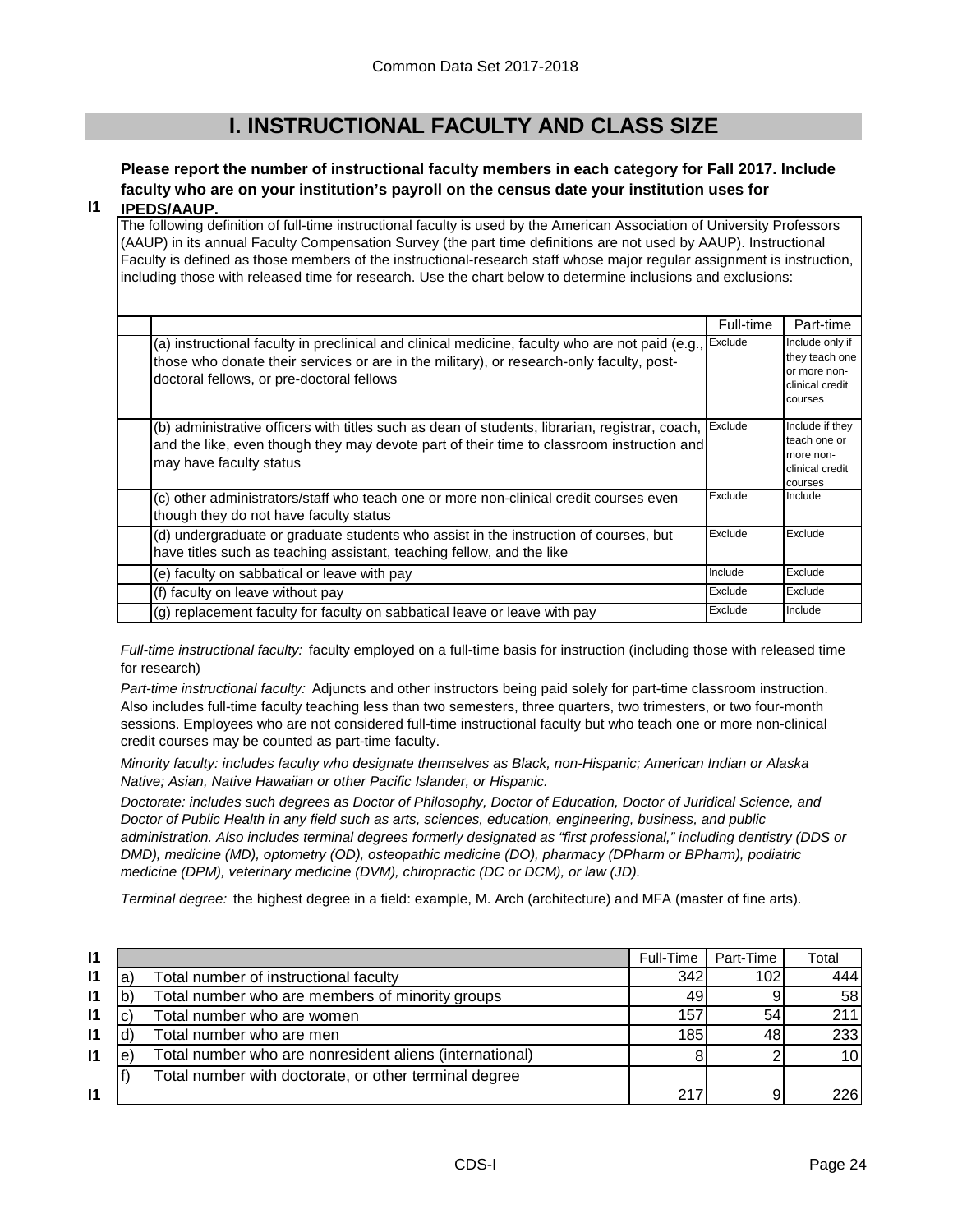|              | g) | Total number whose highest degree is a master's but not a terminal |    |    |                  |
|--------------|----|--------------------------------------------------------------------|----|----|------------------|
| $\mathbf{I}$ |    | master's                                                           | 89 | 44 | 133 <sup>1</sup> |
| $\mathsf{I}$ |    | Total number whose highest degree is a bachelor's                  |    |    | 51               |
|              |    | Total number whose highest degree is unknown or other (Note:       |    |    |                  |
| $\mathbf{I}$ |    | Items f, g, h, and i must sum up to item a.)                       | 36 | 44 | 80 I             |
|              |    | Total number in stand-alone graduate/ professional programs in     |    |    |                  |
| $\mathbf{I}$ |    | which faculty teach virtually only graduate-level students         |    |    | ΟI               |

# **I2 Student to Faculty Ratio**

Report the Fall 2017 ratio of full-time equivalent students (full-time plus 1/3 part time) to full-time equivalent instructional faculty (full time plus 1/3 part time). In the ratio calculations, exclude both faculty and students in stand-alone graduate or professional programs such as medicine, law, veterinary, dentistry, social work, business, or public health in which faculty teach virtually only graduate-level students. Do not count undergraduate or graduate student teaching assistants as faculty.

| 12 | <b>Fall 2017 Student to Faculty ratio</b> | $20$ to | (based on | 7515 students |
|----|-------------------------------------------|---------|-----------|---------------|
|    |                                           |         | and       | 376 faculty). |

#### **I3 Undergraduate Class Size**

**I3**

In the table below, please use the following definitions to report information about the size of classes and class sections offered in the Fall 2017 term.

*Class Sections:* A class section is an organized course offered for credit, identified by discipline and number, meeting at a stated time or times in a classroom or similar setting, and not a subsection such as a laboratory or discussion session. Undergraduate class sections are defined as any sections in which at least one degree-seeking undergraduate student is enrolled for credit. Exclude distance learning classes and noncredit classes and individual instruction such as dissertation or thesis research, music instruction, or one-to-one readings. Exclude students in independent study, co-operative programs, internships, foreign language taped tutor sessions, practicums, and all students in one-on-one classes. Each class section should be counted only once and should not be duplicated because of course catalog cross-listings.

*Class Subsections:* A class subsection includes any subsection of a course, such as laboratory, recitation, and discussion subsections that are supplementary in nature and are scheduled to meet separately from the lecture portion of the course. Undergraduate subsections are defined as any subsections of courses in which degree-seeking undergraduate students enrolled for credit. As above, exclude noncredit classes and individual instruction such as dissertation or thesis research, music instruction, or one-to-one readings. Each class subsection should be counted only once and should not be duplicated because of cross-listings.

Using the above definitions, please report for each of the following class-size intervals the number of class sections and class subsections offered in Fall 2017. For example, a lecture class with 800 students who met at another time in 40 separate labs with 20 students should be counted once in the "100+" column in the class section column and 40 times under the "20-29" column of the class subsections table.

| 13            | Undergraduate Class Size (provide numbers) |         |           |           |           |       |       |        |       |
|---------------|--------------------------------------------|---------|-----------|-----------|-----------|-------|-------|--------|-------|
| 13            | <b>CLASS</b>                               | $2 - 9$ | $10 - 19$ | $20 - 29$ | $30 - 39$ | 40-49 | 50-99 | $100+$ | Total |
| 13            | <b>SECTIONS</b>                            |         | 239       | 195       | 149       | 100   | 74    |        | 834   |
|               |                                            |         |           |           |           |       |       |        |       |
| 13            | <b>CLASS SUB-</b>                          | $2 - 9$ | $10 - 19$ | $20 - 29$ | 30-39     | 40-49 | 50-99 | $100+$ | Total |
| $\mathsf{I}3$ | <b>SECTIONS</b>                            | 19      | 82        | 94        | 16        | 5     |       |        | 217   |

# **Number of Class Sections with Undergraduates Enrolled**